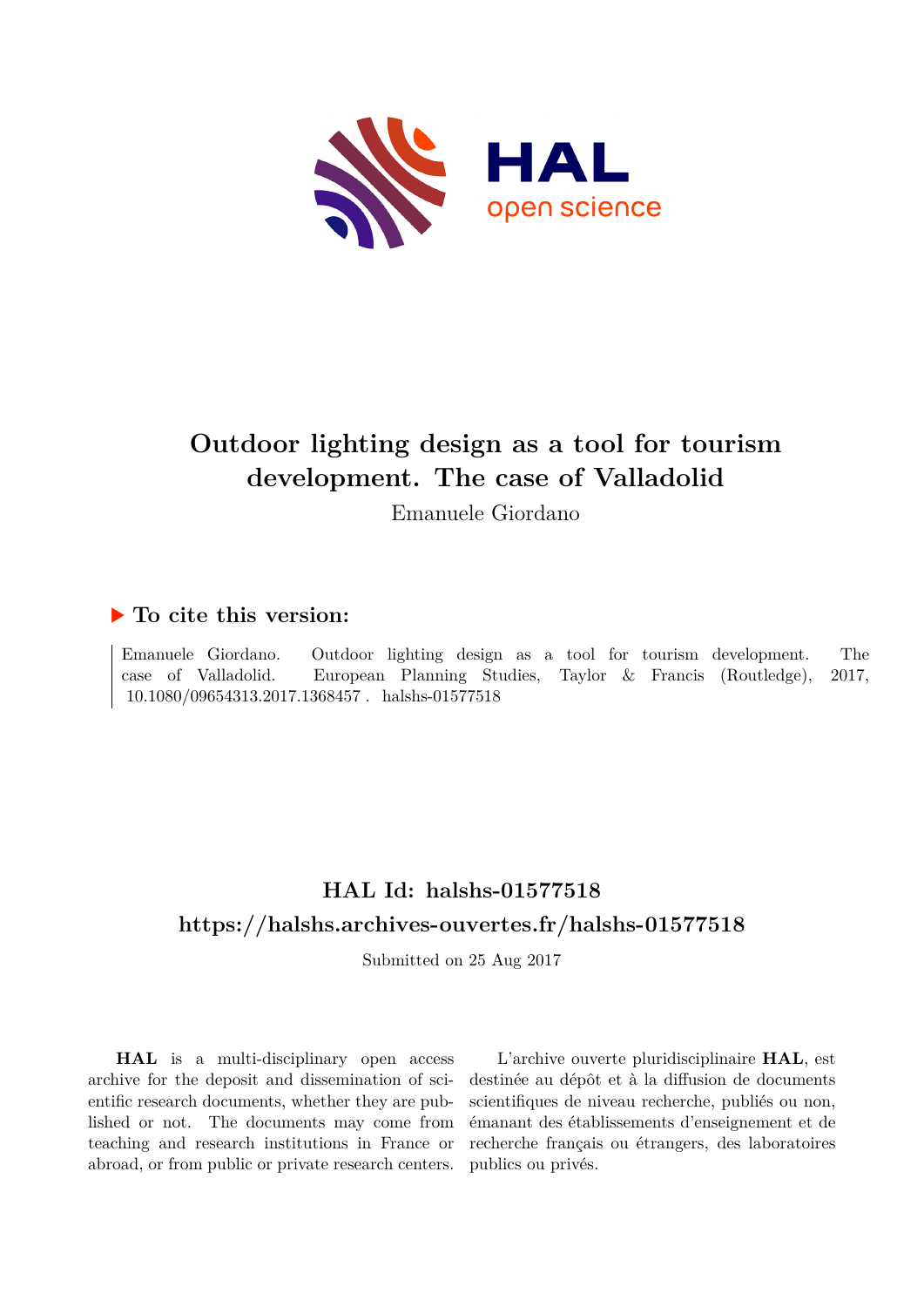# **Outdoor lighting design as a tool for tourist development: the case of Valladolid.**

For submission to European Planning Studies

Emanuele Giordano\* ART-Dev UMR 5281, Université Paul Valéry Montpellier III, Site Saint-Charles, Route de Mende, cedex 5, 34199 Montpellier, France Tél./Fax : +33 4 11 75 71 07 [ema.giordy@gmail.com](mailto:ema.giordy@gmail.com)

\*Corresponding author

The Version of Record of this manuscript has been published and is available in European Planning Studies, Published online: 13 Aug 2017, http://www.tandfonline.com/doi/full/10.1080/09654313.2017.1368457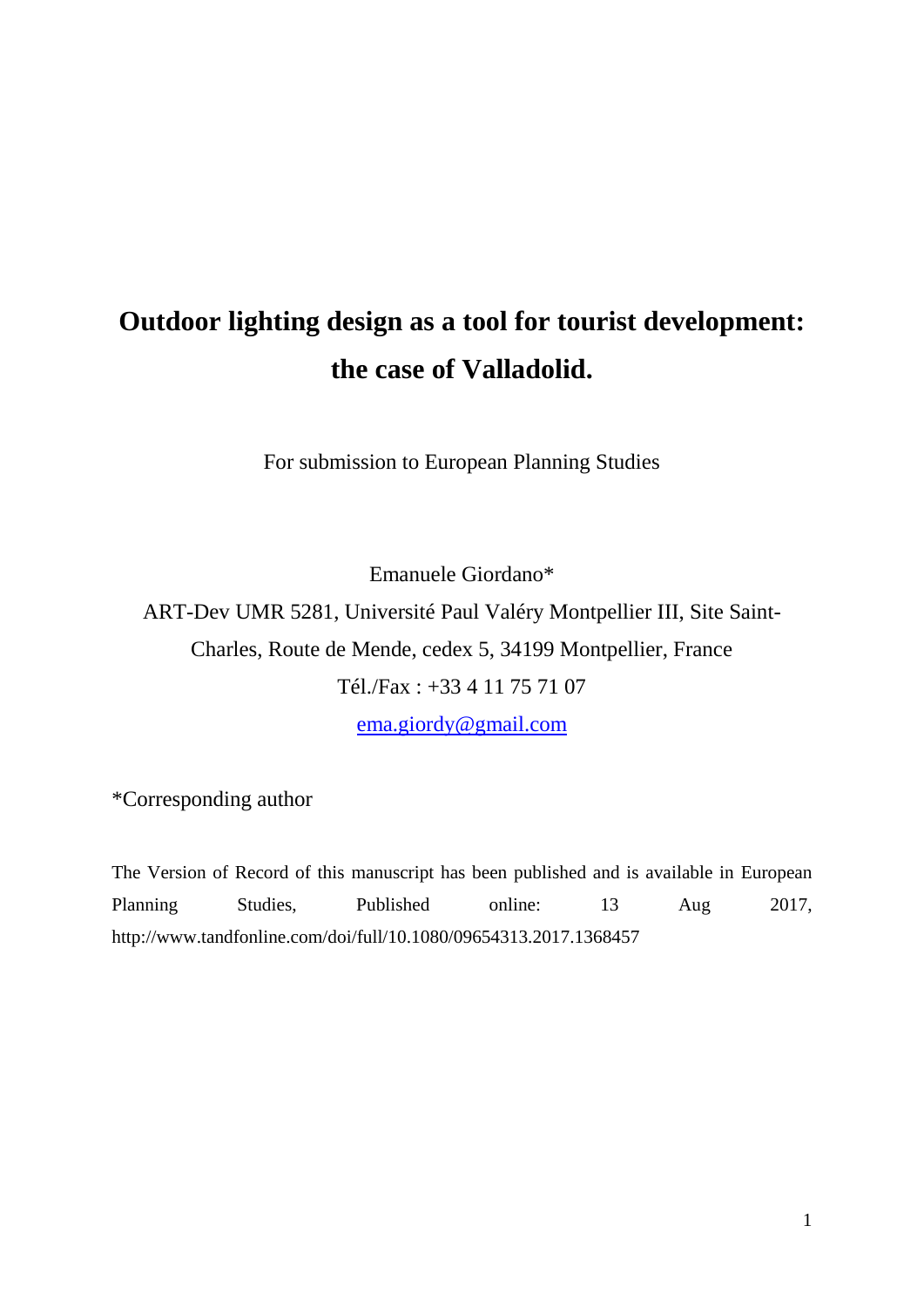# **Outdoor lighting design as a tool for tourism development. The case of Valladolid.**

## **Abstract**

Practices of outdoor illumination have dramatically changed in the last decades as functional lighting has progressively given way to a more qualitative vision of light. Its traditional role for security purposes has been progressively matched by the use of illumination for city beautification. This is now a major consideration for new lighting strategies. As a result, a growing number of European cities explicitly include the development of nocturnal tourism among the objectives of their lighting policies. However, little attention has been paid by academic research to this growing trend. Focusing on the internationally renowned lighting project "Ruta de los Rios de Luz" this research paper explores the use of lighting design for tourism purposes. Through interviews with individuals who played an important role in the project, the discussion below scrutinizes the lighting design decisions and the economic, environmental and political objectives that inspire the growing utilization of spectacular forms of illumination for tourism purposes.

**Keywords:** illumination, nightscape, tourism, urban design.

### **Introduction**

The practices and policies related to urban illumination have changed dramatically in the last decade. Under pressure from several different factors – cuts to their budget (Peck, 2012), technological developments (Meier, Hasenöhrl, Krause & Pottharst, 2015) and the demands of climate-change mitigation (Bulkeley, Broto  $\&$  Edwards, 2012) – local authorities are looking towards changes in their lighting strategies in order to reduce their financial burden and energy consumption (Shaw, 2014). At the same time a growing awareness that artificial light is not purely benign has emerged in research and policy. As a consequence, new forms of lighting regulation designed to reduce light pollution are becoming increasingly common at local and even national levels. For example, Slovenia passed legislation on the subject in 2007, with France following in 2013 (Meier et al., 2015). However, lighting design has also followed another path of development. A more theatrical deployment of light has emerged in the contemporary cultural economy and new modes of illumination are increasingly employed to enhance the urban night-time experience (Ebbensgaard, 2015a; Edensor, 2015b; Edensor and Lorimer, 2015). Initially limited to temporary events, this new approach to urban design is no longer confined to controlled environments but is becoming a distinctive feature of the contemporary city, increasingly affecting everyday illumination. This has led to a dramatic change in the scale, scope and policies of urban lighting strategies, resulting in an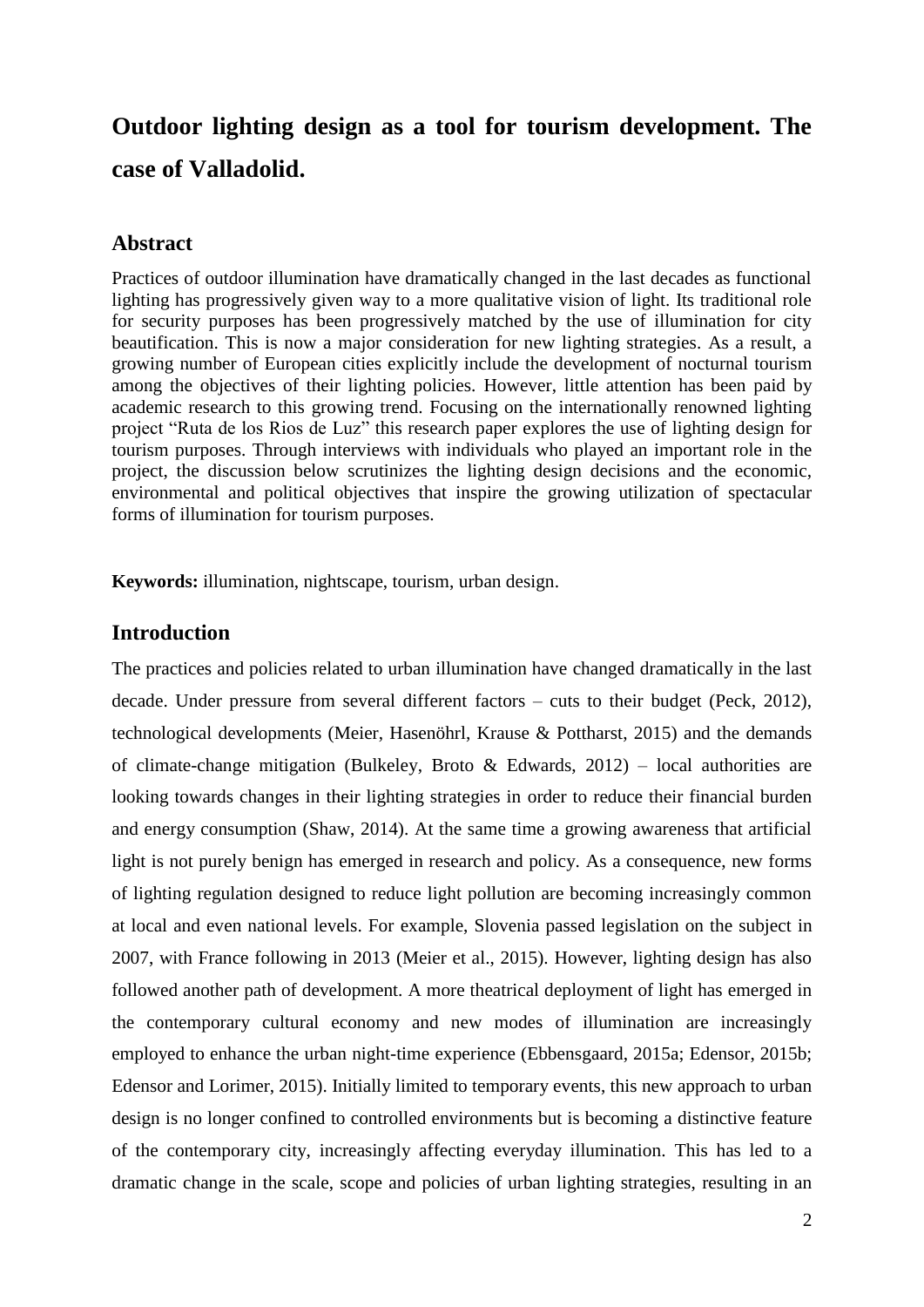increase in the sphere of intervention and the application related to urban illumination (Köhler, 2015). The traditional security purpose has been progressively matched by the use of light for city beautification which is becoming a major concern of urban lighting strategies (Van Santen, 2006). As a result, an increasing number of municipalities have started to consider urban illumination as a potential tool of urban development (Alves, 2007; Meier et al., 2015). This aspiration is mainly motivated by the idea that new spectacular forms of illumination provide an opportunity to attract visitors and tourists, leading a growing number of cities to explicitly include the development of nocturnal tourism among the objectives of their lighting policies and strategies (Deleuil, 2009; Guo, Lin, Meng & Zhao, 2011).

However, little attention has been paid by academic research to this growing trend. This paper therefore presents the case of the internationally renowned "Ruta de los Rios de Luz" lighting project, developed in 2011 by the Spanish city of Valladolid in order to scrutinizes the rationale beyond the lighting design decisions and the way in which both lighting designers and local authorities conceptualize the use of illumination for tourism purposes. This reveals more about how and why lighting projects are being designed to achieve a diverse range of economic, environmental and political objectives.

The paper begins by tracing the growing importance of urban design within the contemporary city and its relationship with urban tourism (Gospodini, 2001). After tracing the way in which the role of illumination has changed from being a functional and pragmatic component of a cityscape to becoming a theatrical device essential for staging an exciting urban experience for residents and tourists, the discussion turns to the case study and conclusions.

#### **Urban design and tourism**

In discussing how European cities are changing, many authors have emphasized the growing importance that urban design is assuming in the contemporary city and how the production of visually and spatially coherent urban buildings and spaces appears to be increasingly central to urban change (Gospodini, 2002; Julier, 2005; Madanipour, 2006). In the context of a constantly growing inter-urban competition and a desire for increased recognition, visibility and tourist flows, many local authorities have perceived urban design as a favoured approach to re-orchestrate place identity through staging new specific aesthetic outlooks for the city. Through investing in architecture, landscaping and design, cities claim the possession of various cultural values and try to enhance their status in an increasingly competitive context.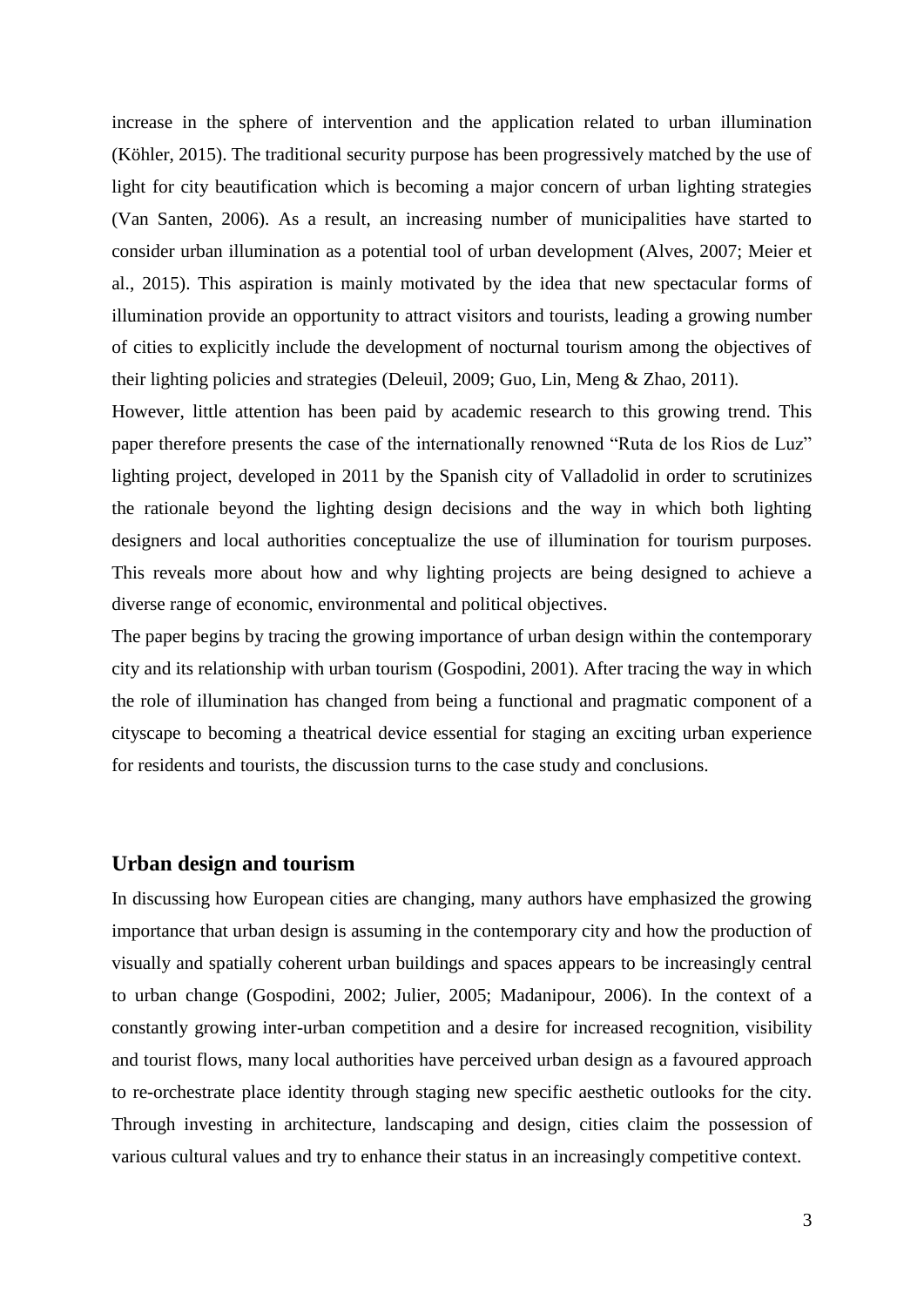While this shift is not entirely due to the growing importance of tourism in the contemporary city, but rather the result of a complex interconnection between different economic, political and cultural conditions, the fact that tourism has emerged in recent decades as one of the strategic sectors in the portfolio of urban economies is a central element in this process (Dicks, 2003; Gospodini, 2001; 2004; Jönsson, 2011). For instance, the construction of new iconic buildings characterized by innovative design, and often built to host cultural facilities, is a strategy developed by a growing number of cities wishing to improve their image and attract tourist flows (Plaza, 2000; Smith and von Krogh Strand, 2011; Stephenson, 2014). The most frequently cited example of a building designed to influence wider development and city image is the Guggenheim Museum in Bilbao whose success has some authors talking of a "Guggenheim effect" (Plaza, Tironi & Haarich, 2009; Plaza & Haarich, 2015). As suggested by McNeill (2000), city marketing and tourist development were dominant reasons for its creation and given these criteria, the museum seems to have been successful. For example Plaza (2000) estimates that from October 1997 to July 1999 the Bilbao Guggenheim accounted for 58 percent of the increase in tourism to the Basque Country. However, while this model has been serially replicated by numerous European cities, other researches have expressed doubts about the effectiveness of strategies based on the simple construction of new iconic buildings. Ockman (2004) for instance argues that Bilbao's success was not dependent solely on the Guggenheim but was instead the result of a more extended regeneration programme. In a similar vein, Beriatos and Gospodini (2004) criticise the "scattered model of regeneration" (p. 194) chosen for the 2004 Athens Olympics, arguing that the simple construction of new buildings without concern for the surrounding environment was unable to enhance the perception of the city's landscape. As a result, this new aesthetic concern does not take shape through the sole creation of new urban landmarks. A wide range of softer, though less pervasive, actions are developed to improve the formal qualities of the city space. Alongside the construction of new cultural flagships, a series of measures have been implemented to "dress up" the urban environment: new paving, themed decor elements, designed street furniture and tourist signage are increasingly used to produce new urban designscapes (Julier, 2005). Accordingly, Gravari Barbas (1998) speaks of the emergence of a new aesthetic of the city, a process that helps to transform the contemporary Western city into an adventure playground for tourism and leisure. For Gospodini (2001) this trend is motivated by the possibility of appealing to a wider audience due to the fact that "the morphological and not the functional dimension of space is in this case used as the pole of visitor's attraction" (p.291).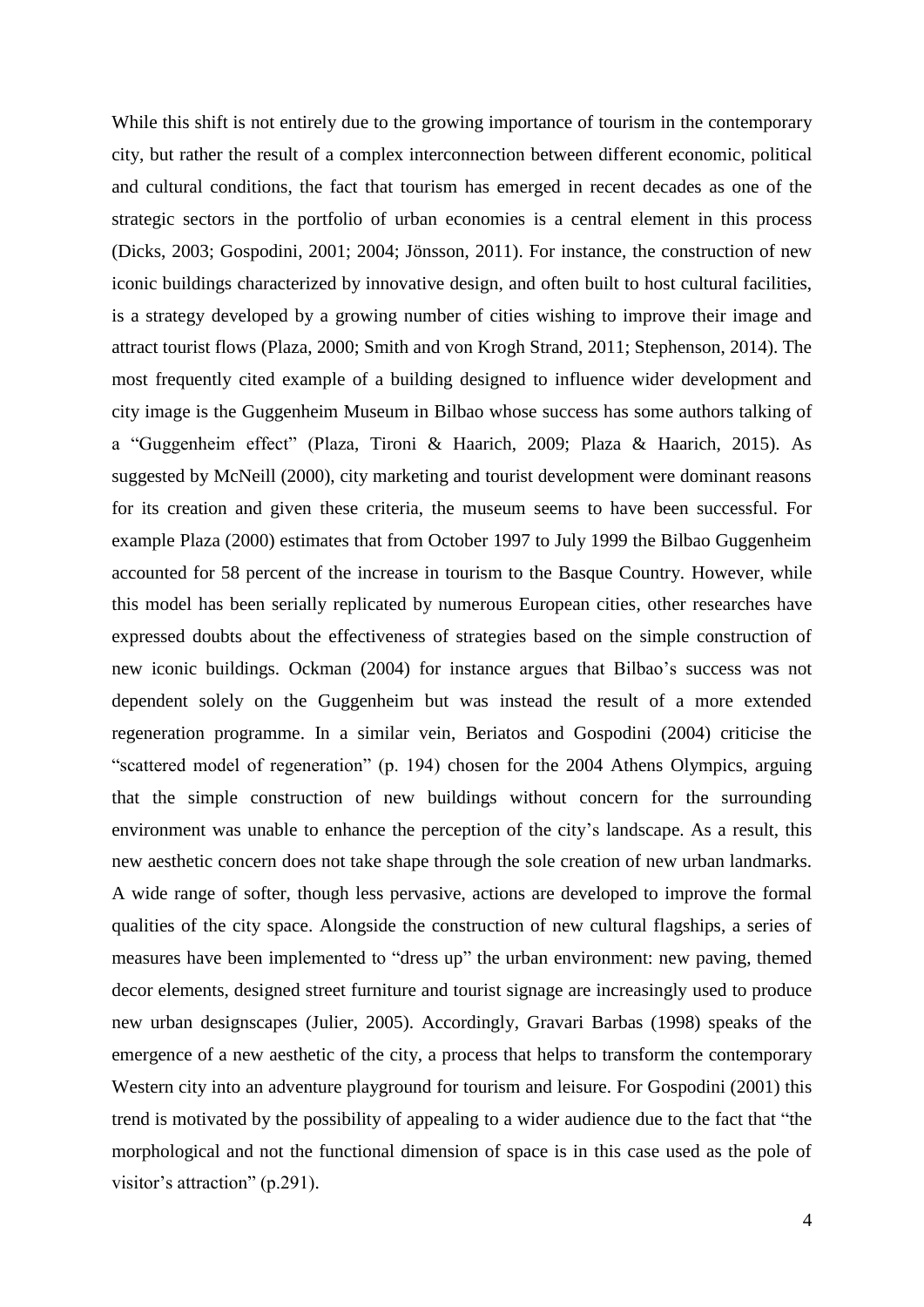Yet this process of aesthetization should not be simply understood as a series of cosmetic actions that aim to make the city more attractive. Instead, it reveals an attempt to actively shape the visitors' performances and perceptions (Edensor, 2001). The goal is "to give a city a certain readability, making it more accessible, especially to a non-local public" (Gravari-Barbas, 1998 p. 178). As a result, the contemporary city is increasingly projected and presented to visitors through the establishment of a "unifying and immutable idea throughout its space" (Lukas, 2007 p. 2). Thematic and design codes have become a tool to give the city a more coherent visual narrative supporting what Julier calls "the wholesale aesthetic orchestration of systems" (2005, p. 875) that coherently organizes signs, images and meanings across the urban space. The aim is to produce an aesthetic framework that makes the city easier to interpret, more legible and visitable. Designed for a short stay, the city should allow for quick consumption and immediately show its best assets to tourists, avoiding any confusion and complexity. As Dicks stresses "identity is expected to be easily accessed by those visitors or, to use a currently favoured term in urban design, to be legible. Places, whose identity seems inaccessible, confusing or contradictory do not present themselves as destinations" (Dicks, 2003 p. 1).

According to Freitag, this attempt to "create and control a cultural as well as a physical environment" (1994, p.541) has led to the production of a city of surfaces, calculated to offer a monitored visual effect, encoded with clear visual codes and signs. Through what has been defined as urban scenography (Gottdiener, 1997 p.73), city planners are attempting to direct the tourist gaze and actions towards particular attractions and features and away from "extraneous chaotic elements", reducing "visual and functional forms to a few key images" (Rojek, 1995 p.62). For instance Van der Hoeven, Smit and Van der Spek (2008) reveal how in different European cities urban design is increasingly used to reduce the complexity of the urban landscape, producing a cityscape easier for tourists to interpret and navigate. Drawing on a wide range of cases, they examine how city planners increasingly utilize different design codes to channel visitors into networks of thematic pedestrian routes that could offer a meaningful, yet highly supervised, experience of the city. Due to the spread of this phenomenon at a global level, various reports have explored the modalities through which this "global urban design formula" (Stevens and Dovey, 2004 p. 354) is applied in a wide array of geographical and spatial settings (Gospodini, 2002). However, following a broader tendency in academic research, these reports have focused on the cityscape by day while the effects of this shift on the nocturnal landscape have been overlooked.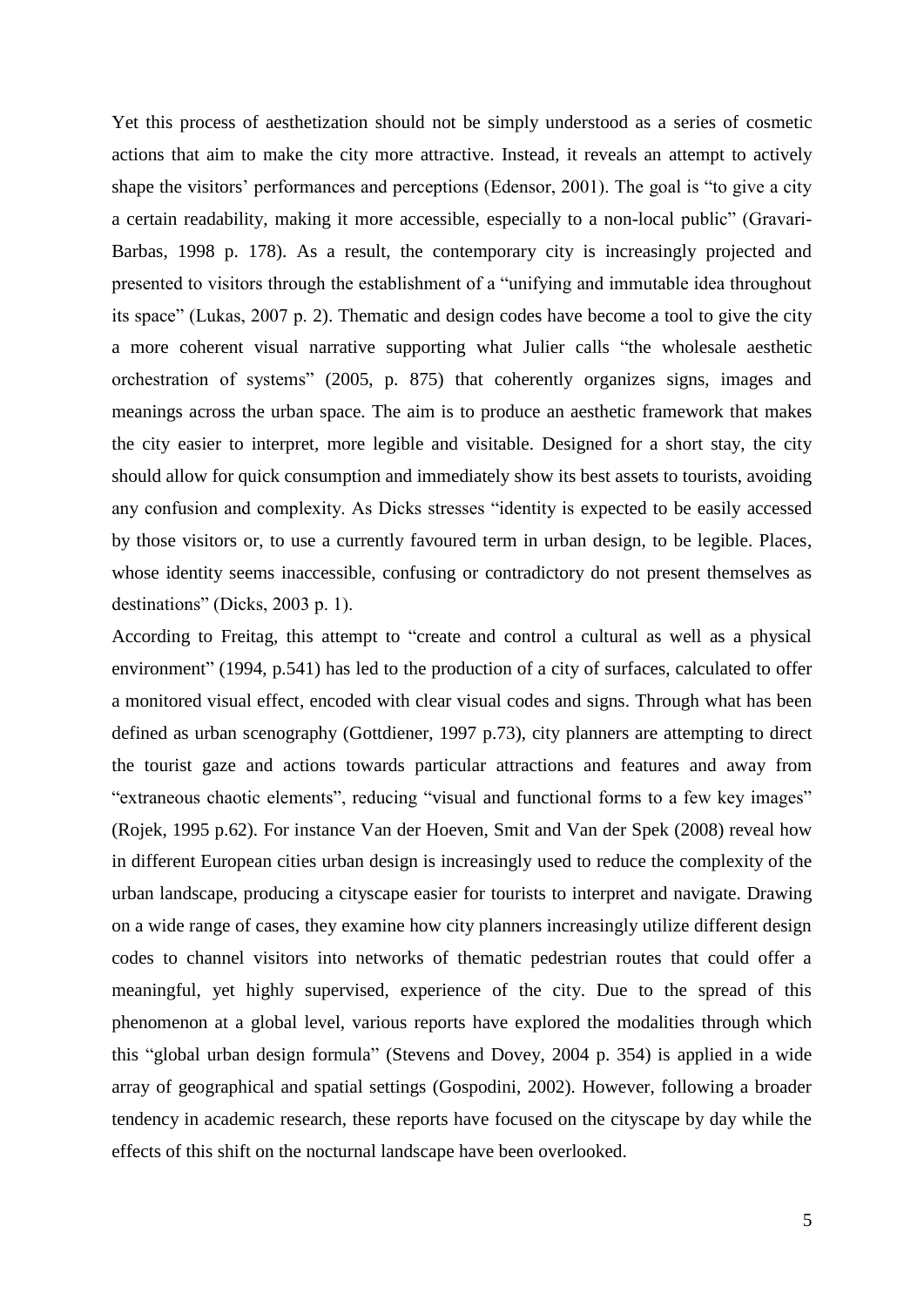#### **The changing landscapes of illumination**

For most of the second half of the 20th century, outdoor illumination has been treated as a purely operational and technical matter whose unique function was to guarantee the operation of the urban factory during the night (Deleuil and Toussaint, 2000). However in the past few years, things have begun to change significantly with the confluence of political and technological developments deeply affecting lighting itself as well as the way it is conceived (Deleuil, 2009; Meier et al., 2015).

In the context of austerity policies characterized by constant cuts to their budget and the increasing demands of climate-change mitigation, local authorities are under a growing pressure to develop new low-carbon forms of energy use (Bulkeley et al, 2012). In this new political climate, outdoor illumination has received special attention as it is one of the larger sources of electricity consumption and one of the areas in which the greatest level of autonomy and flexibility remains (Shaw, 2014).

Yet the growing concerns related to outdoor illumination are based on more than economic and energy considerations (Deleuil, 2009). Over the last few years, an increasing awareness has emerged about the negative impacts that excessive illumination has on the environment and human health, and artificial light is nowadays considered as a potential source of environmental contamination (Brons et al., 2008; Challéat, 2010). Due to the fact that many species in both terrestrial and aquatic ecosystems use the level of ambient light to regulate their metabolism, growth and behaviour, ecological light pollution produces disorientation and impacts these natural cycles, even disrupting the behaviour of organisms many kilometres away from light sources (Longcore and Rich, 2004).

Finally, criticisms related to excessive illumination have emerged in relation to more aesthetic concerns. Light pollution obscures nighttime stars and reduces the aesthetic potentialities of light, with a growing number of public campaigns being aimed at protecting the dark sky (Rodrigues et al., 2015; Edensor, 2015a). Under pressure from these different contexts, an increasing number of local authorities are looking towards changes as to how they can light their districts. Usually, this entails the progressive substitution of traditional high-pressure sodium (SON) lighting with new LED lighting. According to Shaw (2014) this technological transition offers several benefits. LED technology requires lower levels of energy to create the same level of illumination as traditional technologies, they have an extended life cycle and they produce less light pollution as they can be switched on and off much quicker whilst consuming less energy. However, while technological innovation could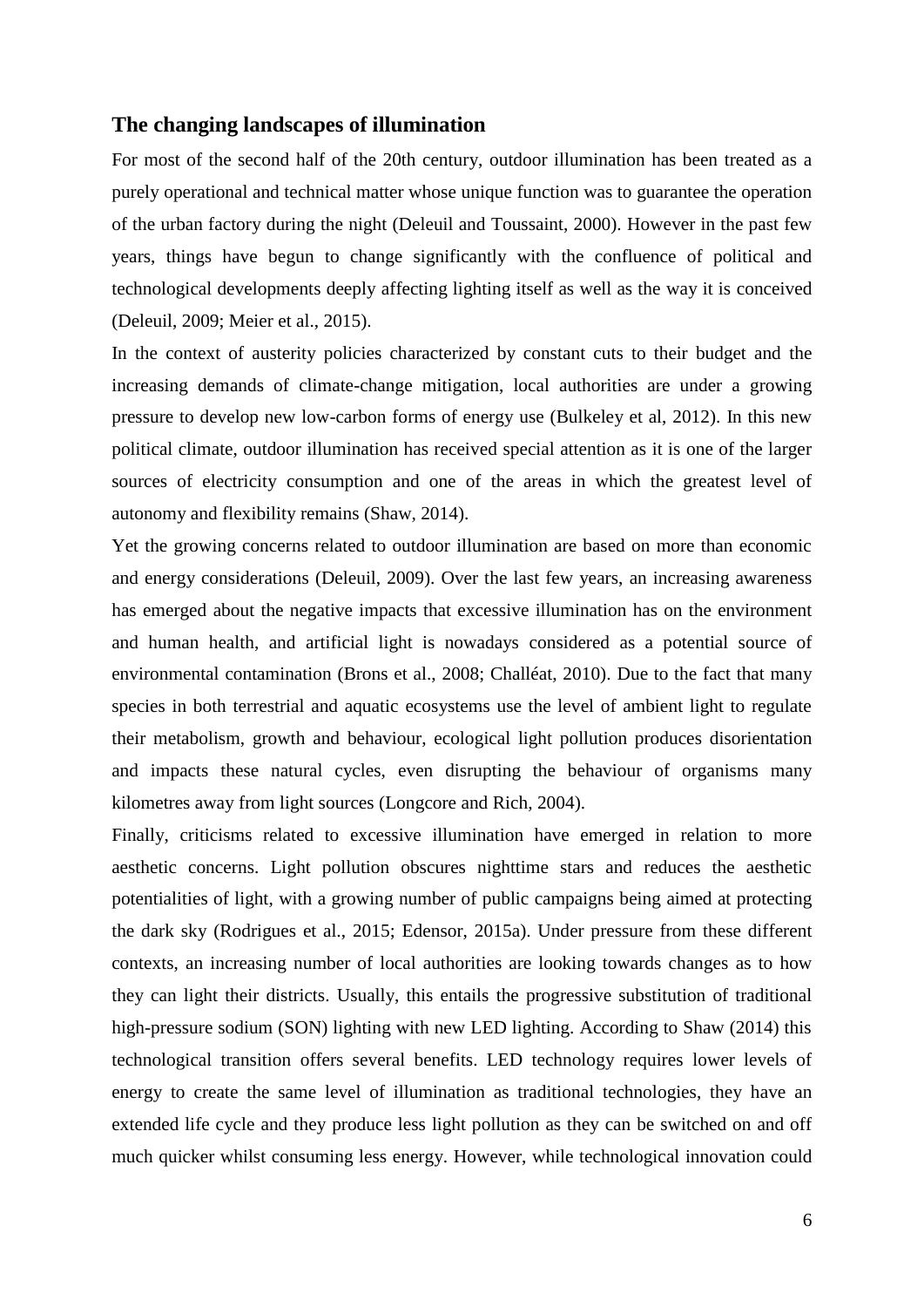potentially improve the efficiency of energy costly systems, it does not necessarily reduce the overall energy consumption or environmental impact. Despite the fact that the luminous efficiency doubled in the UK between 1950 and 2000, per capita electricity consumption for lighting increased fourfold (Fouquet, 2006).

Accordingly to Kyba, Hänel and Hölker (2014) this "rebound effect" has historically been caused by a lack of attention to the spatial distribution of lighting sources. Traditionally, the illumination of urban space has been an ongoing, largely contingent and improvisational process. The result has been the overlapping of different, non-coordinated ad hoc operations that have largely contributed to the over-illumination of the urban space. As Köhler (2015) points out, "the situation in the illuminated space quickly reveals the visually competitive outcome - something that leads directly to wasteful energy expenditure due to the overlay of the functional and artistic application of light".

However this situation has started to change in the last decade, with a growing awareness of lighting design emerging in municipal planning practices. Many cities have adopted new planning instruments in order to rationalize the number and distribution of existing light sources while at the same time developing a long-term strategy for future operations (Deleuil, 2009). The adoption of these instruments certainly reflects the growing environmental and economic concerns related to urban illumination, though it is also associated with the growing interest in the beneficial characteristics of light (Ebbensgaard, 2015b). Cities and towns are rediscovering potential dimensions of urban lighting that go well beyond its nature as a technical matter. Its traditional security role has been progressively matched by new ones and nowadays the use of urban illumination for city beautification seems to be a major concern for new lighting strategies (Van Santen, 2006; Schulte-Römer, 2011). As noted by Meier, Pottharst, Krause and Hasenöhrl, currently "the possibilities artificial illumination offers to open up new perspectives on the night-time city that are markedly different from daytime perceptions are purposefully put to use in the context of urban renewal, place making and city marketing" (2015, p. 2). As a result, a growing number of cities are developing innovative forms of architectural illumination to enhance the aesthetical appearance of the urban landscape and generate new visual experiences and affective atmospheres.

However, the effectiveness of these innovative forms of illumination largely depends on the possibility to contrast against a dark backdrop. As some academic reports have recently pointed out, light and darkness rather than opposite realities should be understood as complementary elements, where sensory and aesthetic qualities largely depend on the copresence and transition from one condition to the other (Morris, 2011; Edensor, 2015a). Such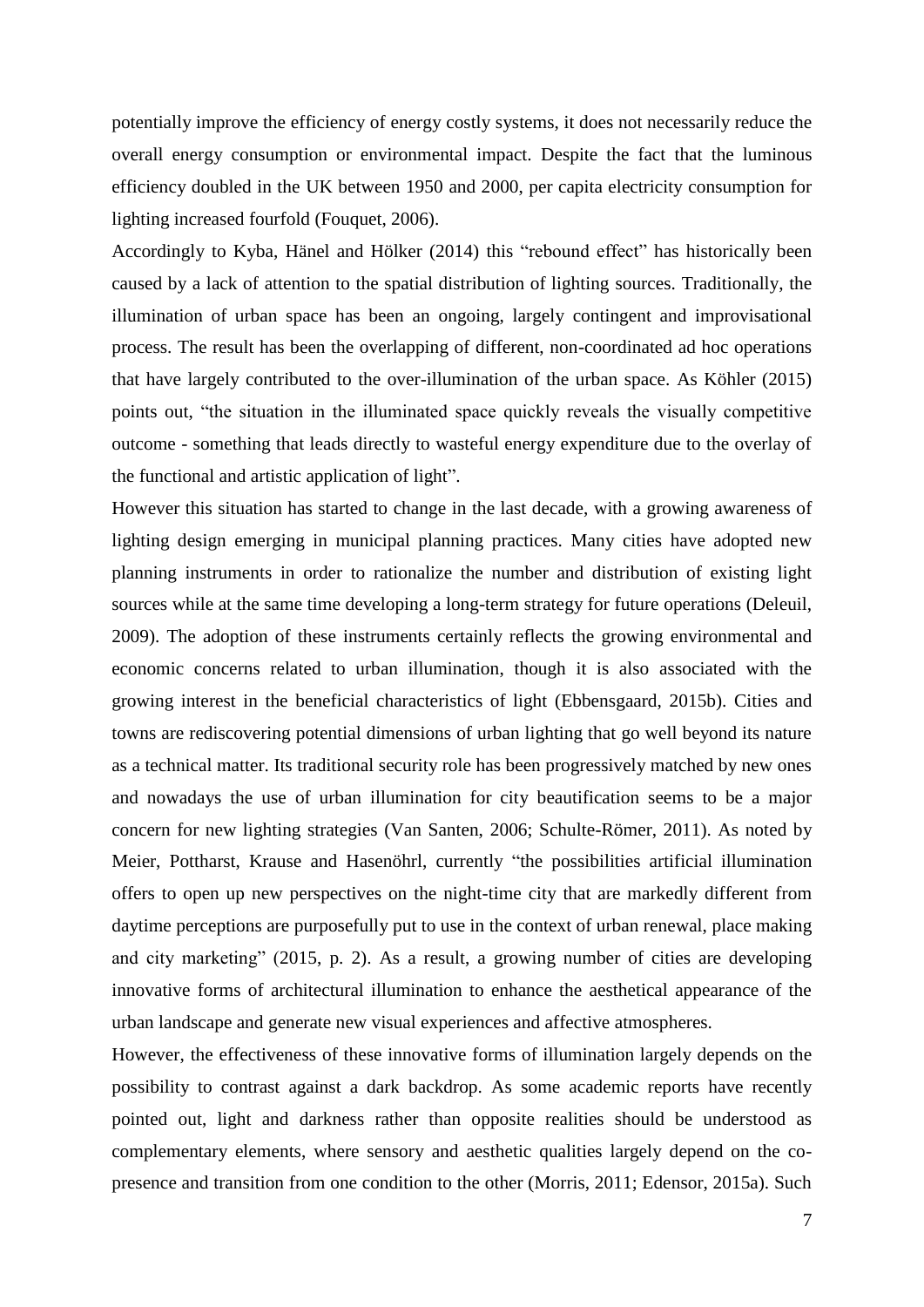perspectives have also been adopted by local authorities and designers resulting "in redirecting light-planning policies so that night and darkness may be found anew. Far from being a step backwards in the need for light, it reaffirms the symbolic power underlying the use of light. Nowadays, we have realized that light only puts on a show if it breaks out of darkness" (Alves, 2007 p. 1254). As noted by Roger Narboni, a leading figure in lighting design from both a professional and theoretical perspective (Narboni, 2004; 2012), "lighting design has evolved from an architectural lighting approach to a more holistic approach including the landscape, urban forms and nocturnal ambience for pedestrians living there or wandering around" (LUCI, 2015 p.17).

Innovative and spectacular forms of illumination are designed into the framework of a lighting concept for the whole city, often formalized into new planning instruments like the Lighting Master Plan. Light is increasingly designed as a sort of scenic material that could be used to enhance the visual appearance of the city and generate a greater sense of navigation at night and a greater appreciation of the elements of the city highlighted and facilitated via the spectacle of calculated illumination. As Alves (2007) points out, "light may give a space, which has been broken up by disorderly urban growth, physical coherency" and "helps to identify urban structure and increase the speed and the capacity needed to control or get to know a given territory" (p.1255). In a similar vein according to Ebbensgaard (2015a), "illumination is neither to be understood as mere lighting design nor as light art practice, but rather lighting that aims at beautifying and improving the liveability of urban spaces" (p. 1). This shift is reflected by a new vocabulary of light. Expressions such as "staging of light", or "light-scenography" are commonly employed, with some light designers even speaking of theatralization (Fiori, 2000; Mallet, 2010). Yet despite the fact that permanent forms of illumination have become key features of place promotion and regeneration strategies (Edensor and Millington, 2012), they have received until now relatively little attention. Existing studies have mainly focused on temporary lighting events (Edensor, 2012; Edensor, 2015b, Edensor and Lorimer, 2015) or on street lighting (Shaw, 2014; Meier et al, 2015; Deleuil, 2009).

#### **Research Methods**

In recent years urban lighting has emerged as an interesting area of research. However until now studies on urban illumination have mainly dealt with the sensory every-night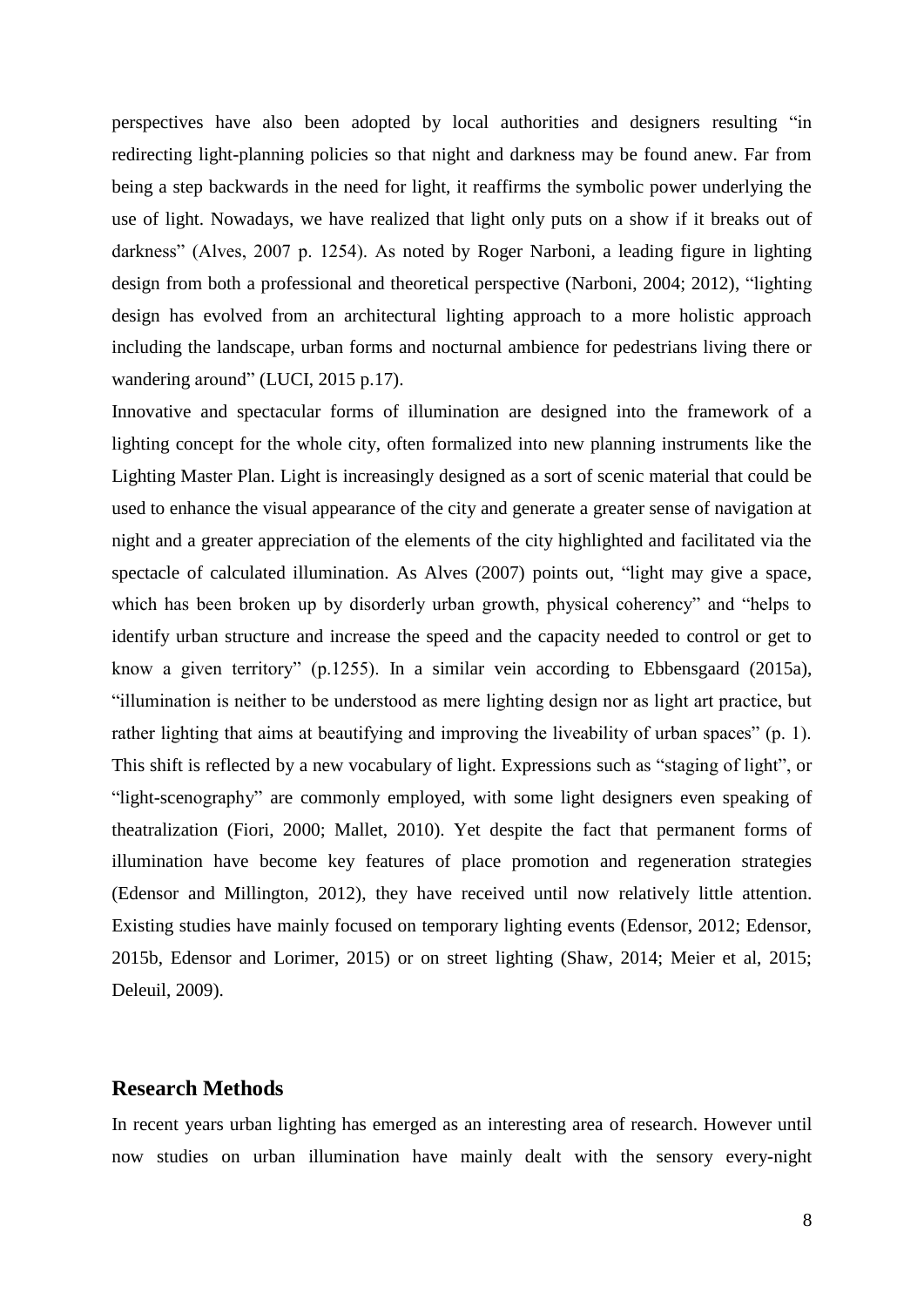experiences of illuminated spaces (Edensor, 2012; Edensor, 2015b, Edensor and Lorimer, 2015; Ebbensgaard, 2015a). With the exception of Shaw (2014), researchers have rarely questioned the way in which light designers and engineers or local authorities conceptualize the use of illumination and its goals. As such, this paper aims to scrutinizes the lighting design decisions and so contribute to the current debate on urban illumination offering a new insight into the wide array of economic, environmental and political objectives that inspire the growing use of spectacular forms of illumination for tourism purposes.

The project "Ruta de los Rios de Luz" is of particular interest due to its status as a national and international benchmark. Since its creation the project has won several national and international lighting design awards, including the city.people.light prize awarded by LUCI association and Philips in 2012, and has been presented as best practice in both professional and institutional publications (ATOUT, 2012). As such, the case of Valladolid is an interesting opportunity to analyse a project that offers an exemplary overview of the current lighting design trends. This is achieved via both secondary and primary sources. The secondary sources focus on the official documents that concern both the lighting project and Valladolid's tourist development strategy. They included, among others, Valladolid Tourism Master Plan, professional publications related to the project, city's marketing material related to the project, city council deliberations, official reports of the awards won by the project.

These provided the background to the study and the context that led to the project's development.

Primary sources involve five face-to-face interviews with the light designers (2) who created the project and members of the local authorities (3) who were selected because of their involvement in the different stages of the project's development – from its inception to its realisation and management (see Table 1). The aim was to collect qualitative and quantitative data from relevant stakeholders related to the chosen lighting design principles, motivations, objectives, roles envisaged for the project and achieved results. The interviews took place in May and June 2015 and each person was interviewed individually, by the author, in Spanish, a language that the researcher speaks fluently, using a semi-structured topic guide constructed from both the literature review and the analysis of the secondary sources. All interviews were formal and pre-arranged and had a duration of about an hour.

All these conversations were recorded, transcribed and then subjected to a mixture of inductive and deductive analysis, using a technique adapted from (Yin, 2003) that was already used in comparable studies (Smith and von Krogh Strand, 2011). Some of the categories were pre-conceived (derived from the literature review), but analysis procedures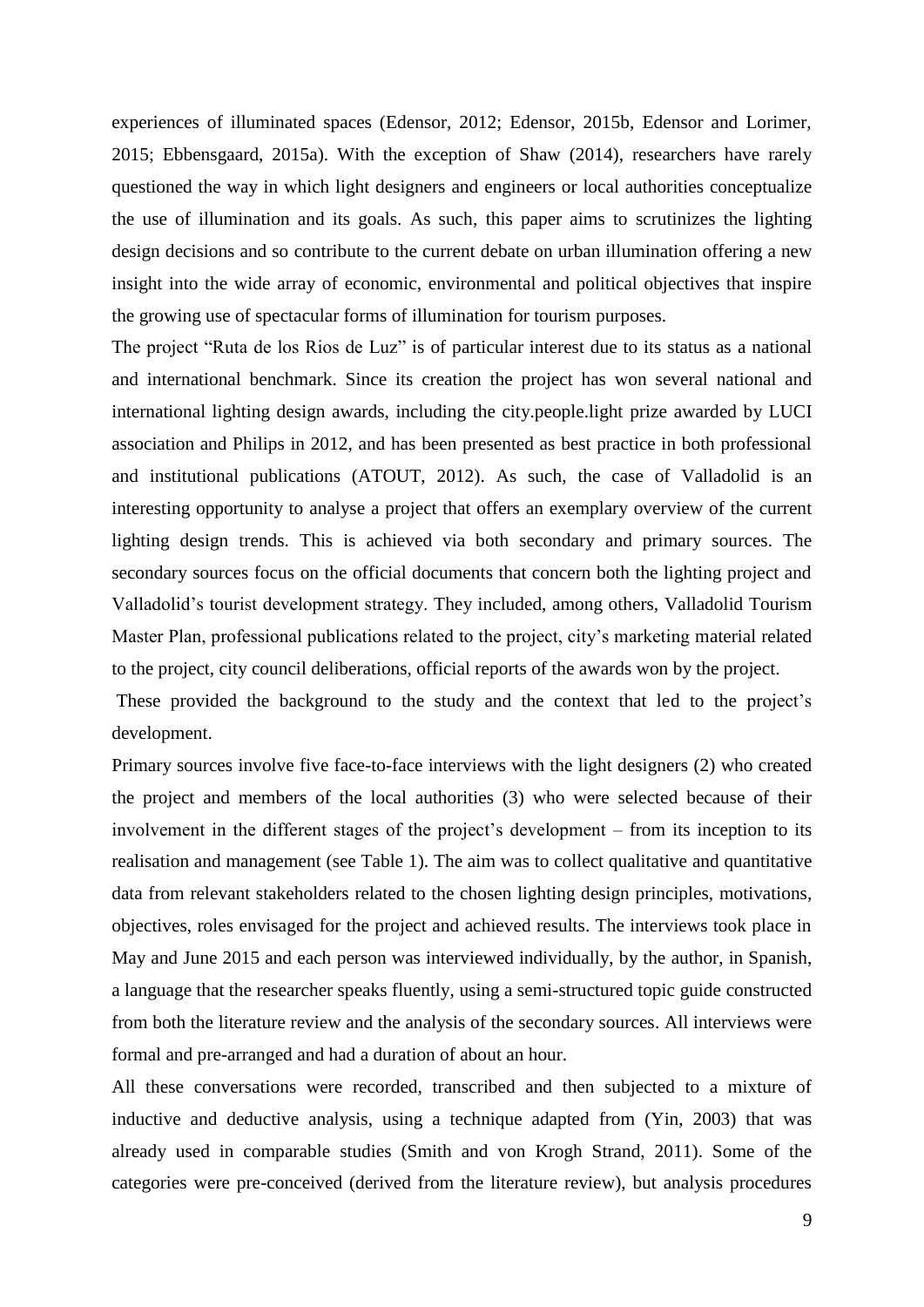were flexible enough to allow other themes and categories to emerge from the data. Once relevant categories had been established, the principal investigator returned to the data to code it.

**Table 1**. The interviewees and their roles in the Ruta de los Rios de Luz project

#### **Producing a new landscape for Valladolid**

Valladolid is a Spanish city of 313,437 inhabitants located in the north of the Iberian Peninsula. Despite the fact that the city was the capital of Spain during the kingdom of Philip II in the  $16<sup>th</sup>$  century. Valladolid is mainly known as an industrial city. During the  $19<sup>th</sup>$  century the city was one of the first industrial centres of Spain, becoming the centre of the Spanish automobile industry after WWII. However, like other industrial cities in the last few decades of the 20<sup>th</sup> century, Valladolid has experienced a period of economic depression characterized by unemployment and economic decline. In order to overcome these problems at the beginning of the new millennium, local authorities decided to implement a series of policies aimed at enhancing an urban image traditionally associated with the city's industrial past. They also sought to develop cultural tourism by leveraging the city's many heritage sites related to its period as capital of the Spanish Empire (Manero Miguel, 2011; Pastor Coello, 2014).

This transition was carried out in a series of projects. Initiated, planned, and funded by the municipal government, they primarily involved landscaping the city centre to give it a new visual narrative consistent with the city's desired image. Heritage sites that were severely rundown were restored and opened to the public, or transformed into new cultural facilities. Many areas of the historical centre were pedestrianized and cleaned up, while huge efforts were made to enhance public spaces and at the same time give them a more historical appearance. Several buildings were refaced and homogenized using traditional construction materials in order to appear like the original  $16<sup>th</sup>$  century buildings, while some central streets were historicized by repaving cement with traditional flagstones (Pastor Coello, 2014).

These cosmetic operations were matched by the systematic demolition of all the remaining industrial buildings, sometimes at the expense of their historical value and social significance. Perceived as a symbol of the old and undesirable industrial past, a large part of the city's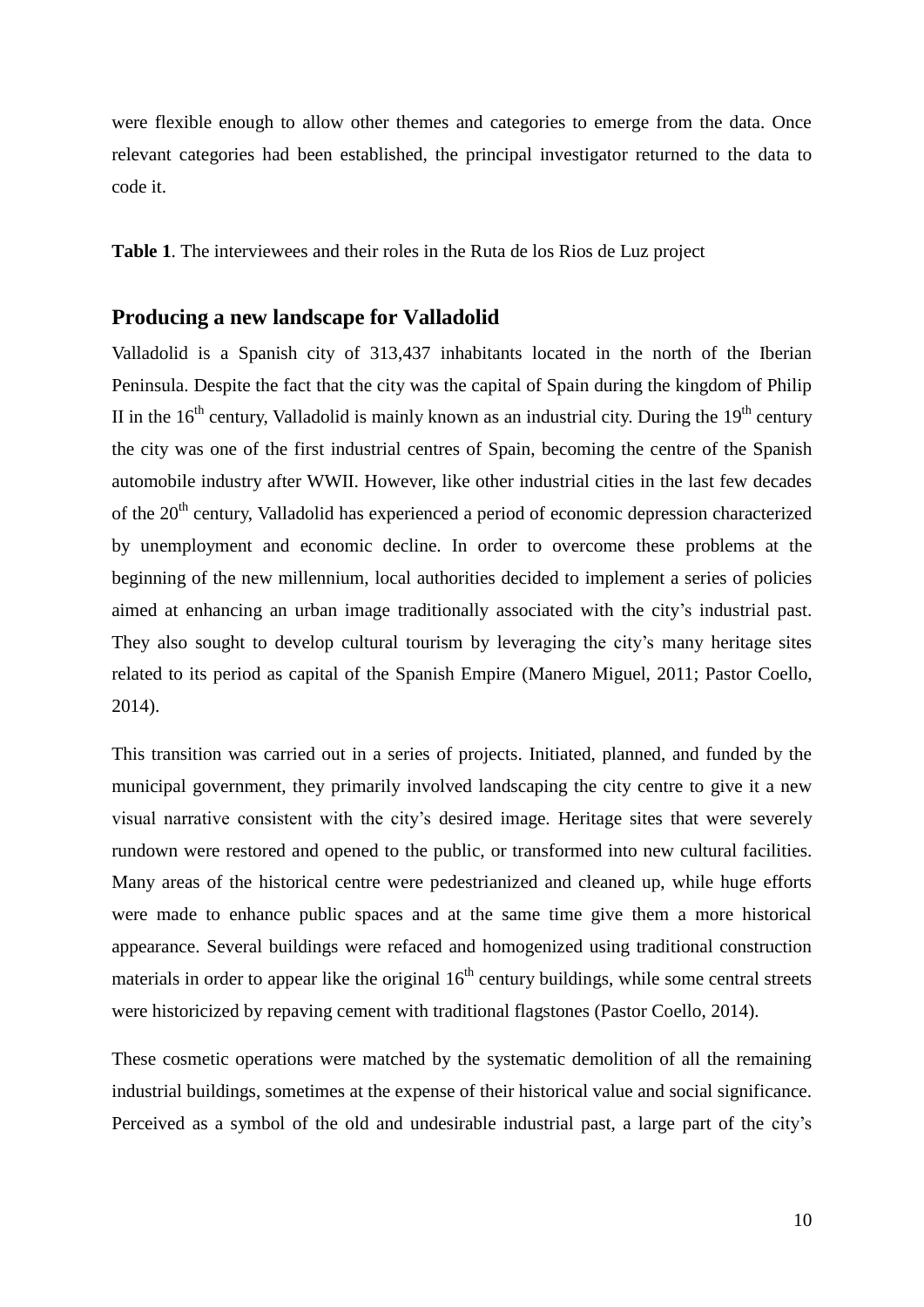industrial heritage was demolished and replaced with new residential areas or cultural facilities (Calderón Calderón and Pascual Ruiz-Valdepeñas, 2007).

Despite the fact that these operations partially succeeded in enhancing the status of Valladolid as a tourist destination, local authorities remained unsatisfied with the results. The dissatisfaction was mostly due to the fact that the city had become an excursion destination, with very few visitors staying in town for at least one night. According to the director of the tourist department, this was mainly due to the development of a high-speed train link that now connects the city to Madrid in just an hour.

"Initially, the easy connection with the capital was considered as an opportunity to increase the number of visitors, but it did not result in an increase of the number of overnight stays. Tourists prefer to spend a few hours in Valladolid, before going back to Madrid to enjoy its nightlife" (Interview April 2015).

The dissatisfaction with the low number of overnight stays was matched by a more general frustration related to the appearance of the city landscape that was perceived as unable to sustain the city's aspiration as a cultural tourist destination.

Despite the attempts to shape its material and symbolic value, its industrial past remained a constant presence in the city landscape. Due to the automotive industry, the city grew from 151,807 to 330,242 inhabitants between 1960 and 1981. As a result, the city experienced a quick urban expansion with the development of new working-class neighbourhoods characterized by a high number of poor quality buildings and the absence of public spaces. Yet the lack of proper planning and the failure to follow effective conservation policies during Franco's regime not only resulted in an extension of the urban area, but also deeply altered the inner city. Many parts of the historical centre were demolished to make way for new larger buildings.

The result is a profound duality of the urban landscape where historical and monumental buildings coexist with modern and large sized edifices, often of poor design and construction (Pastor Coello, 2014). Unlike other Spanish historical cities, Valladolid does not boast a wellpreserved historical centre, but has some historical buildings scattered within a modern urban framework. Crucially the absence of a well preserved old city is perceived as one of the city's main weaknesses and a competitive disadvantage compared to other nearby cities. As stated by the director of the tourist department: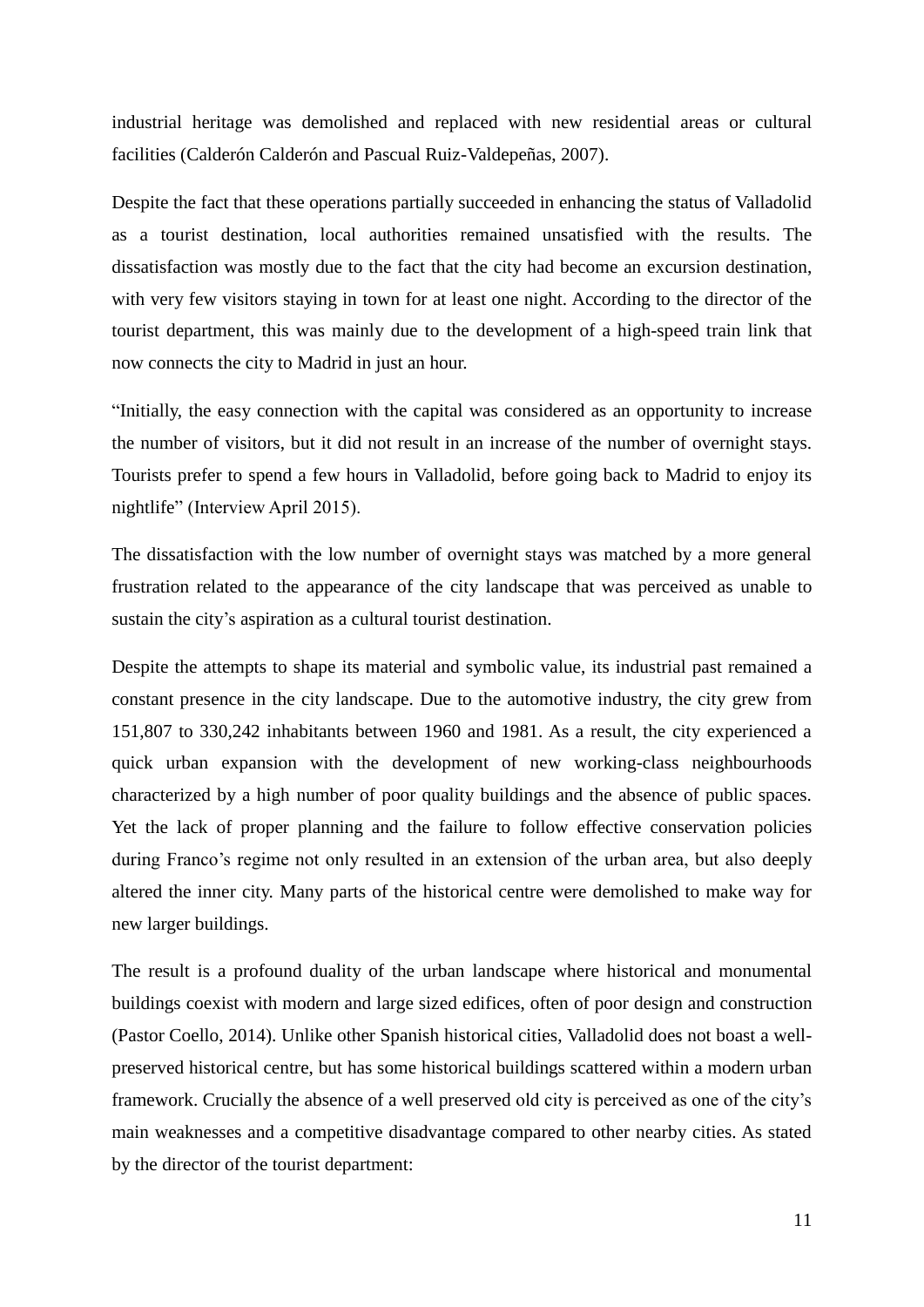"It's hard to compete with cities like Salamanca or Burgos because they have a well preserved old city and we just have some isolated buildings." (Interview, April 2015)

A similar view was also shared by the member of Area de Presidencia that is currently in charge of the project:

"Unfortunately we don't have a real historical centre. You can find people who will tell you that the centre of Valladolid is pleasant for walking or shopping, but you will hardly find anyone who calls it beautiful." (Interview, May 2015)

These comments mirror a widespread opinion that the actual city landscape, despite all the work done, is unable to sustain the city's aspirations. As such, the local authorities decided to explore the aesthetic qualities of light to enhance the visual appearance of the city landscape and develop nocturnal tourism.

## **The "Ruta de los Rios de Luz" project**

In 2009 the city of Valladolid received  $\epsilon$ 1,357,000 from the National fund for the employment and local sustainability for the refurbishment of part of the city's lighting infrastructure. While the fund was granted to optimize energy efficiency of the city's lighting, the local authorities decided to take this opportunity to develop nocturnal tourism through the redesign of the city's monuments and heritage illumination and launched a design competition. Lighting design studio Aerolight won the competition with a project named "Ruta de los Rios de Luz".

Conceptually, the lighting design is based on the Esgueva River, an old river that used to flow through the city centre and went underground in the 19<sup>th</sup> century.

Based on the concept of the disappeared river, the project was about creating a river of light that, according to the local authorities, aims at "showing the splendour of the Valladolid night, its history reflected through its illuminated spaces, buildings and monuments, giving value to the important and rich urban heritage" (Ayuntamiento de Valladolid, 2011 p. 155). An illuminated thematic route was designed as a type of showcase, highlighting the city's attractive elements and connecting the main landmarks with heritage sites that were illuminated through the installation of innovative, low energy lighting LEDs (Figure 1). While economic and environmental concerns were certainly an important motivation for the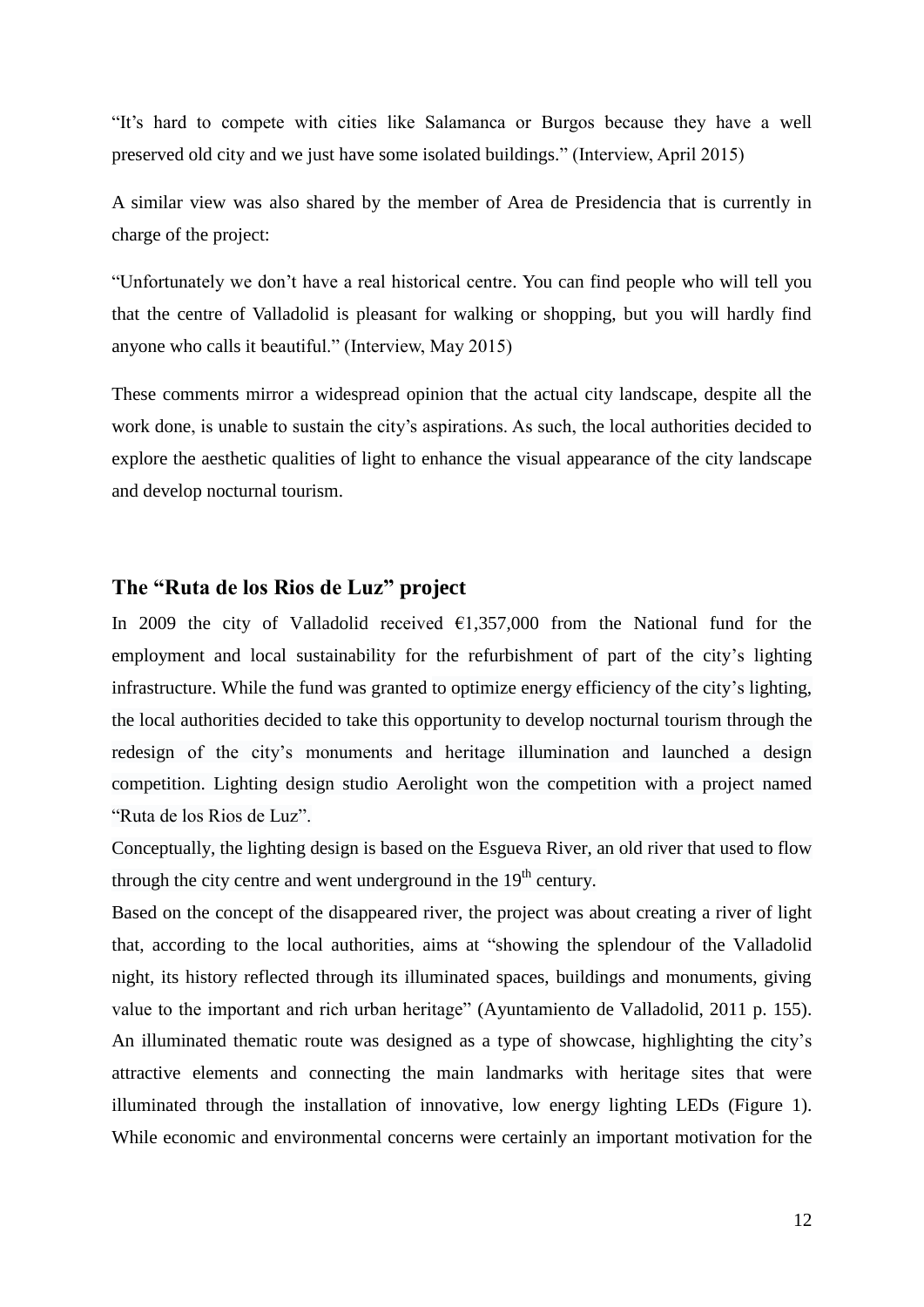development of a new more sustainable illumination, the city's authorities main purpose was to extend the temporal distribution of tourism activities. As stated by the light designer:

"The project was born from the city's need to gain overnight stays... It was necessary to create a night-time attraction. To generate some attractions and make people stay in town" (Interview June 2015).

The aim was to extend the temporal spread of tourist activities while at the same time appeal to a wider range of visitors, not limited to those only interested in the cultural value of architectural features.

#### **Figure 1.** The light path.

Among the 35 monuments and buildings that make up the route, 16 had their existing lighting systems completely renewed, while 19 had new lighting installations placed where there were none previously. The technical quality of the installations was ensured by the use of the latest technology and low energy lighting LEDs, efficient in terms of energy, performance, colour and ease of maintenance. All the light sources were integrated within the architectural structure in order to be out of sight and not disrupt the aesthetic appearance of the buildings. They are controlled by a computer-managed system (CMS) that controls the intensity and the colour of the illumination and when to switch each individual installation on or off. Crucially, the ability of artificial light to add illusory qualities and a technological uncanny to the nocturnal experience of the city plays a key role in the project. The design aimed to enchant the nightscape and generate new visual experiences and particular atmospheres that could induce uncertainty and fascination in viewers. Yet, the operation was not only limited to the illumination of the building facades. Rather than a series of ad hoc operations, the project was characterized by a more holistic approach and a lighting master plan was developed for the entire route. Despite the fact that each building was illuminated accordingly to its particular characteristics, a common light design was established for all the operations in terms of technology used, light temperature and visual effects, according to the principle that "the techniques used should harmonize the whole spectacle" (Ayuntamiento de Valladolid, 2011 p. 155). Different light colours were used with a view to make buildings throughout the city landscape easily recognisable, mark their function and help visitor's navigation through the urban space. Greenish-blue lights were used to help tourists identify the path that connects all the lit buildings (Figure 2), following a specific colour lighting code. The illumination of religious buildings change during the year, following the liturgical colours: purple for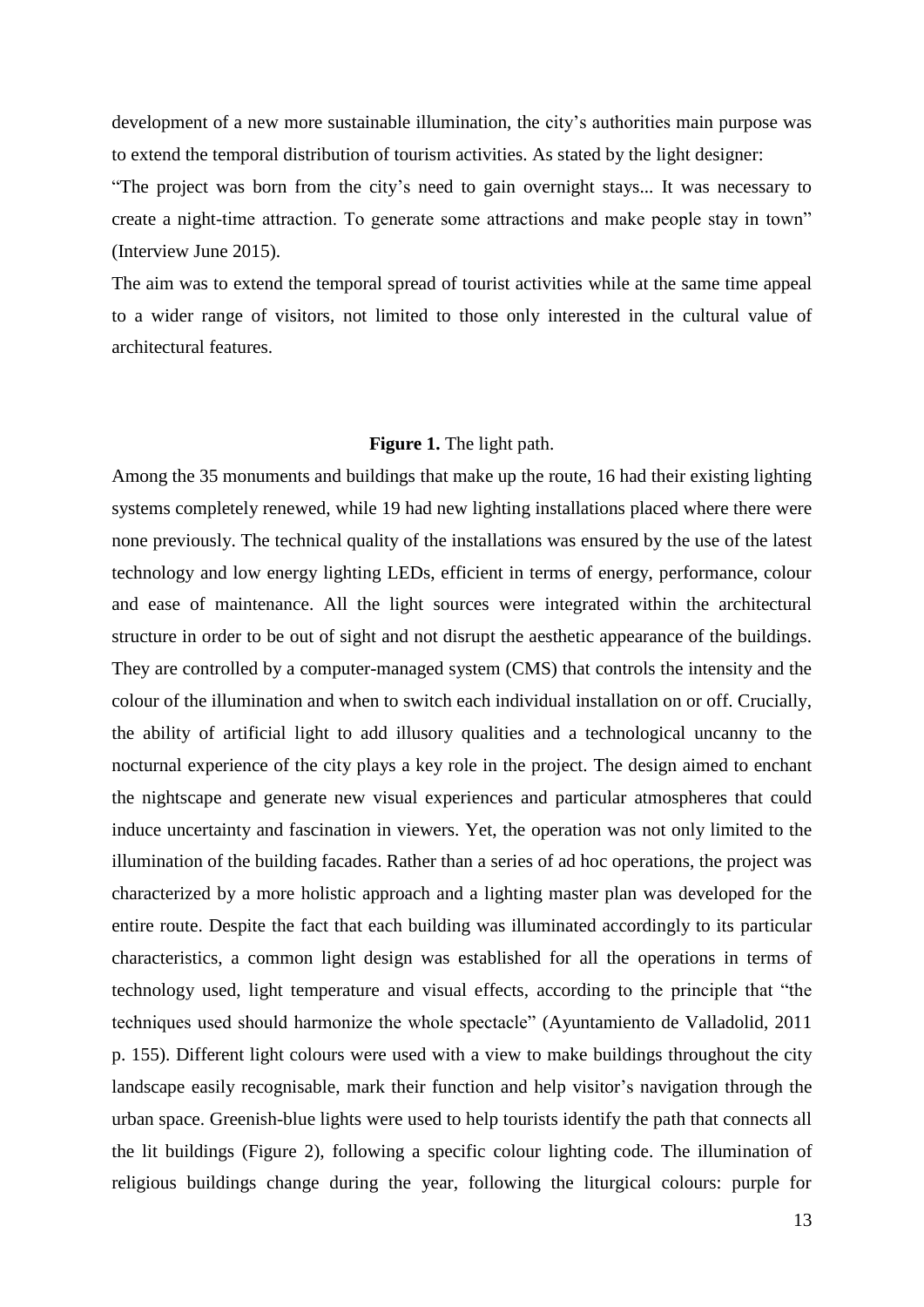Advent, Lent and liturgy for the dead ; white for Easter, Christmas, the Epiphany of our Lord, the Virgin, the Angels, Saints and Martyrs; red for Palm Sunday, Good Friday, Pentecost and the Feast of the Holy Apostles and Martyrs; and green for all other days (Figure 3). Finally, the institutional burgundy-purple colour of the city of Valladolid was used to public building like the city hall (Figure 4).

#### **Figure 2**. Light signalling elements

According to the local authorities, this solution was chosen because tourists did not perceive most of these sites as cultural facilities due to the fact that they are located in religious buildings. As noted by the light designer:

"What happens is that there are many exhibition halls and museums that are located in ancient religious buildings. We wanted to help tourists understand the use of the buildings, whether they continue to have a religious use or instead have cultural one. So we came up with a code to distinguish these two uses" (Interview, June 2015).

All along the route, the existing street lighting has been rationalized and reorganized. Superfluous light sources have been removed and the previous overlapping of different typologies of public lighting has been unified in terms of lighting technology, temperature and intensity. The result has been a reduction of the overall level of illumination in the project area.

Initially the light design proposed to act on both private and public illumination, yet local authorities refused to intervene on private and commercial illumination. As stated by the light designers "local authorities were afraid to confront the shops owners and impose the reduction of shops illumination" (Interview, June 2015). This is not an isolated case. As shown by other researches (Meier et al., 2015) the fear to losing political consensus is one of the main reasons why current lighting policies tend to focus solely on public lightning without addressing problems related to private illumination.

While this produced significant savings in both power consumption and maintenance, the reduction of the level of illumination was also motivated by aesthetic concerns. The production of a dark backdrop was designed to enhance the aesthetic qualities of the architecture and engage the eye more effectively. As stated by the light designer, one of the key elements of the set design was "to give a visual coherence to street lighting and reduce the intensity of the light sources in order to avoid competition with the heritage illumination.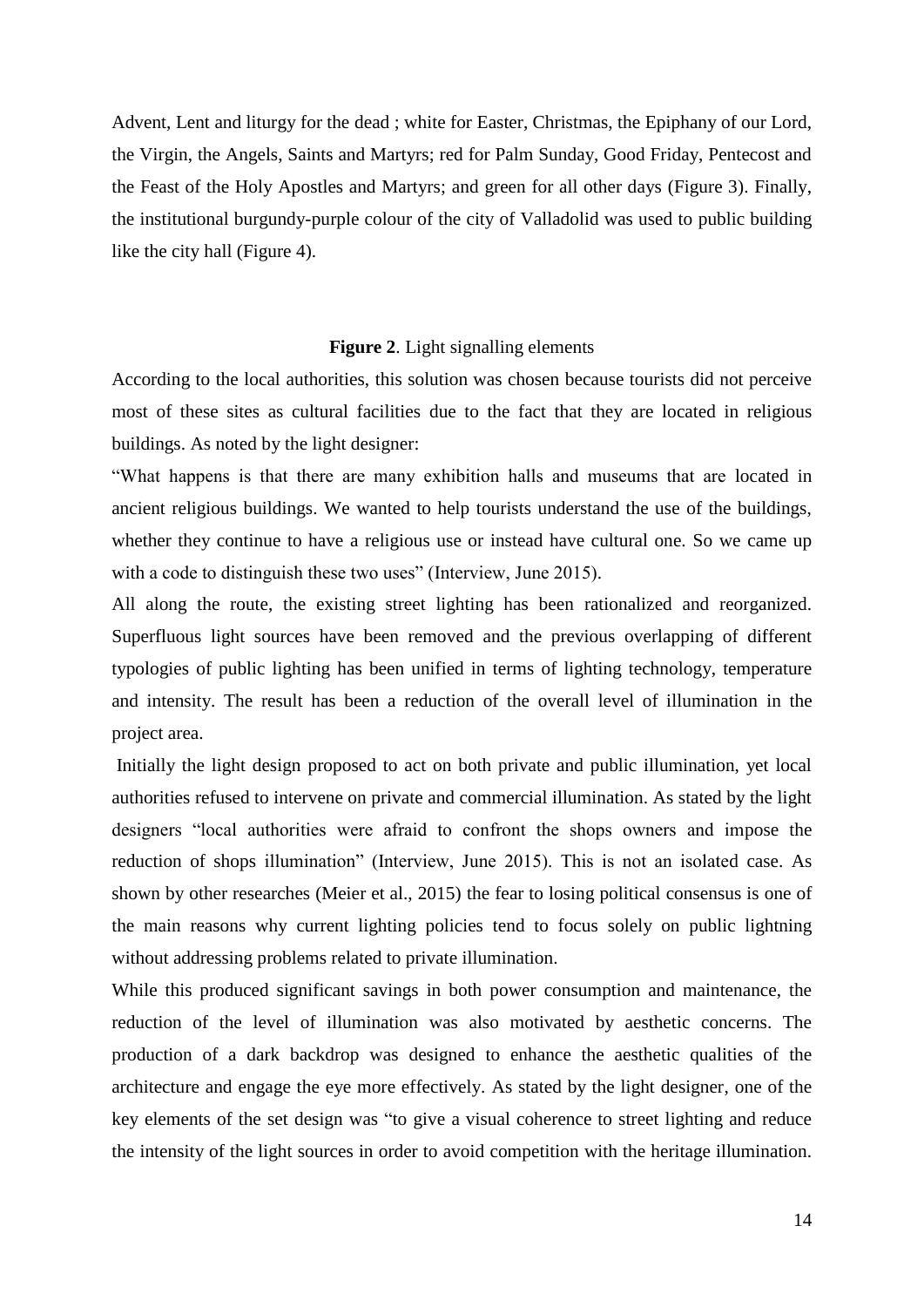When you reduce the overall level of lighting, the illuminated features are better perceived" (Interview, June 2015).

#### **Figure 3**. Church of San Benito

Rather than a simple functional and pragmatic cog, the illumination was designed with the aim of producing a new visual order, to give the city a more coherent visual narrative and render the space more conducive for tourism. As noted by Edensor and Lorimer (2015) "in the darkness, small patches of light in an otherwise dark landscape, or contrastingly brightly lit areas, usually serve to focus vision far more acutely than in the daylight where a landscape comprised of textural detail is liable to draw and distract the eye away from targeted attention" (p.4).

Lighting effects have been designed to work towards a greater sense of navigation for visitors at night and a greater appreciation of the thematic elements of the city and its features highlighted and facilitated via the spectacle of calculated illumination. As noted by the light designer, the project:

"is a construction of the nocturnal landscape and is a scenic construction… All we did was to imagine how we would like this route to be seen and shape it through lights" (Interview, June, 2015).

The different lights projected onto the cityscape aim to become a coherent, hegemonic network of signifiers that codifies new landscapes of hierarchical selectiveness. Acting on the intensity, typology and disposition of the light source, the project carefully attempts to produce a series of interplay of light and shadow that simultaneously highlight and erase some features of the urban landscape. Essential points are highlighted while others not worthy are shrouded in darkness, producing a temporal aesthetization of the urban landscape. As stated by the member of the Area of Presidencia in charge of the project:

"Illumination allows you to highlight what you want to show and hide what you don't want to show. At night Valladolid is beautiful because you don't see all these ugly buildings" (Interviews, May, 2015).

Crucially this process, that Ebbensgaard (2015a) labelled "luminous reduction", should not be conceptualized as a simple attempt to make the nightscape more pleasing to look at, but reflects instead the increasingly political nature of urban illumination (Deleuil, 2009). In recent years, local authorities have been using urban illumination as a tool to build a sort of ideal nocturnal landscape, produced by the careful selection of specific symbols and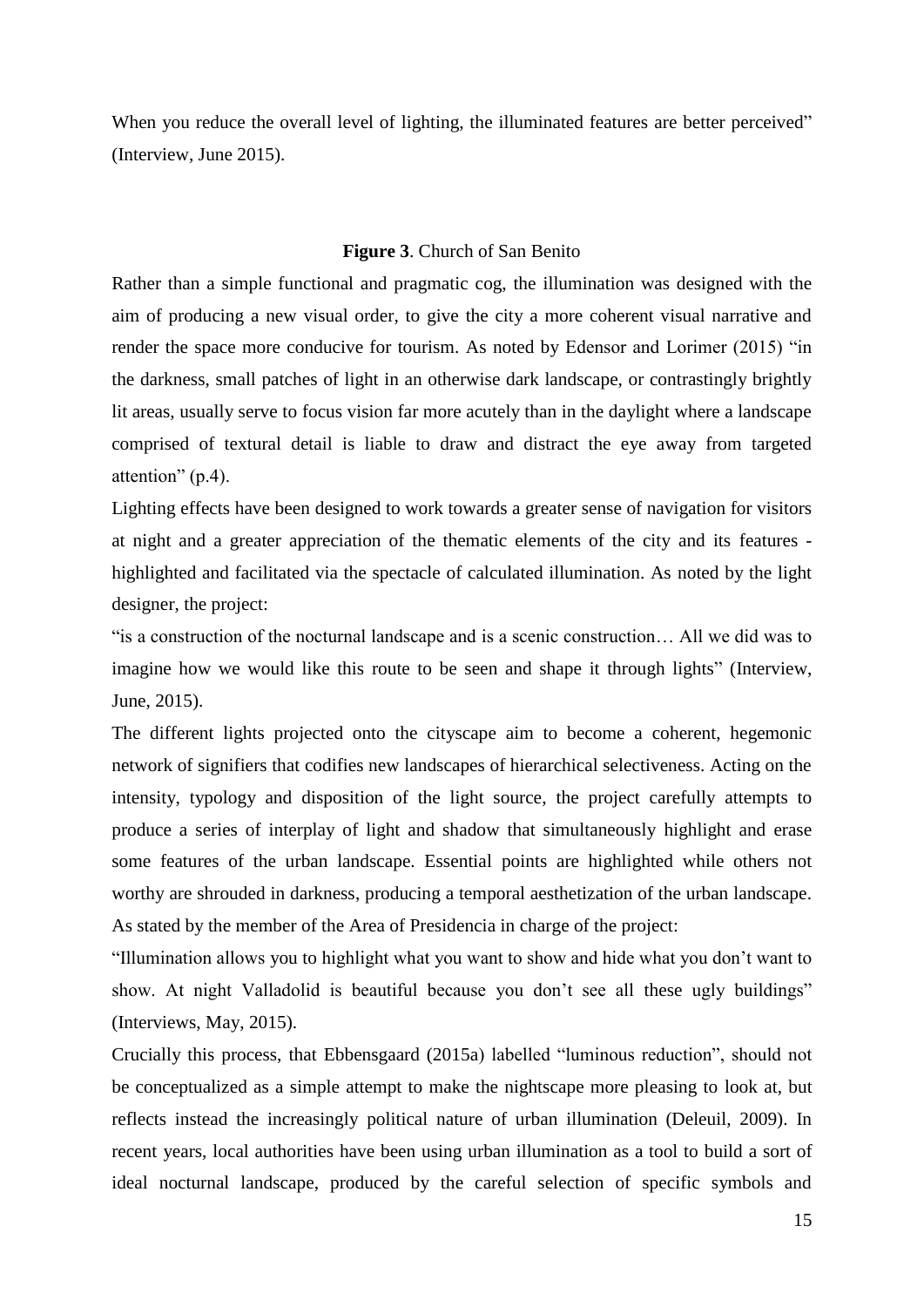buildings, which aim to communicate a specific and edited urban image (Mallet, 2010). Interestingly, in the case of Valladolid, while the light designer was in charge of developing the light concept and its rationale, the selection of the illuminated buildings was made by the local authorities. As stated by the director of the Area de Presidencia:

"We discuss with the light designer which monuments should be illuminated, but we have the last word" (Interview, 2015).

According to them, the criterion applied to select which buildings to illuminate was their historical value. However the project reflects a very specific idea of Valladolid's history. Almost all of the illuminated buildings are heritage sites related to Valladolid's period as capital of the Spanish Empire or new cultural facilities like the Millennium Dome (Figure 5), while the existing industrial heritage has not been included in the project, despite the fact that some sites have been declared national heritage. The result is an edited landscape that is coherent with the narrative that the local authorities are trying to portray: Valladolid as both an historical and creative city while its industrial past is symbolically, but also visually, left in the dark. This political dimension is explicitly recognized by the lighting designer:

"Illumination has become a tool for marketing; when you work on the illumination of the nocturnal landscape, it is important to align it with the urban project" (Interview, May 2015)

#### **Figure 4.** The City Hall

Crucially, illumination is not simply designed to beautify the aesthetic appearance of the city's landscape but also to reproduce a seductive logic that exerts power through ambient qualities (Allen, 2006). Light has been treated as true scenic material that, though altering the aesthetic appearance of material surfaces, aims to influence tourist gaze and action in order to produce an attractive, but at the same time highly monitored, experience of the city. The light designer unambiguously acknowledges the use of lighting effects to direct the visitor's gaze towards particular features when he states:

"We work on what is seen walking through the route… we work this visual landscape searching to focus the attention to certain areas and reduce it to others." (Interview, June 2015)

Regarding the achieved results, the stakeholders interviewed seemed delighted with the initial outcomes. According to the local authorities, the number of overnight stays in the city has increased by 12% since the launch of the project in 2011 and data from the Tourism Department shows that more than 40,000 visitors joined the guided tours that are organized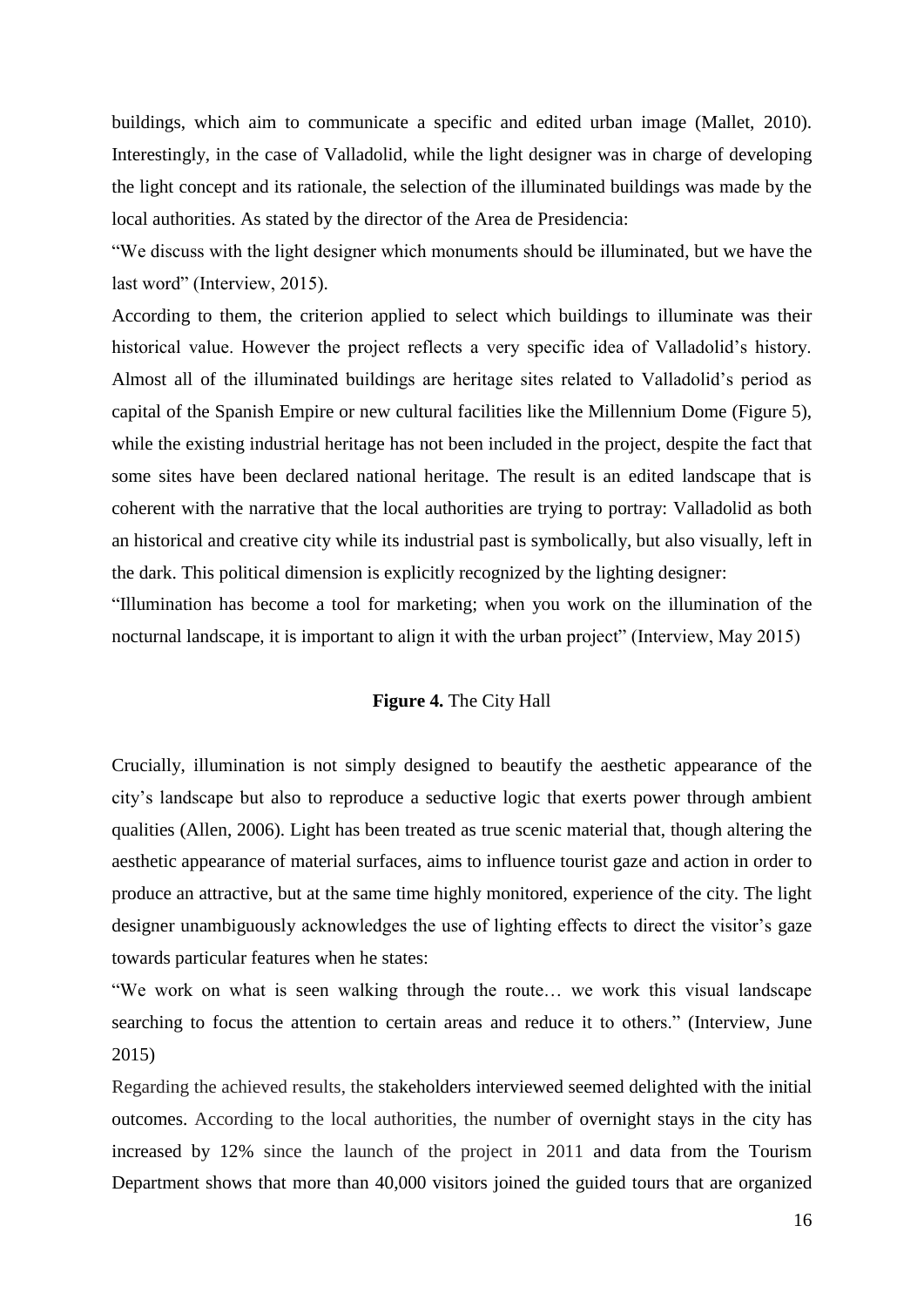during the weekends. Yet as far as the development of more sustainable lighting strategies is concerned, opinions seems to diverge. The use of more recent lighting technology has resulted in significant energy savings and cost reduction. With the illumination of 19 new sites, the overall energy consumption has been reduced by 45%, and the current electricity bills related to the project are entirely covered by the revenue derived from ticket sales for the guided tours (Ayuntamiento de Valladolid, 2011). These results have been mostly achieved thanks to the use of more modern lighting LEDs that require lower levels of energy to create the same level of illumination. Further savings have been achieved through the refurbishment of part of the existing street lighting that was rationalized both in terms of design and placement. At the same time, the reduction of the overall level of street lighting illumination has also helped lowering the intensity of heritage lighting thanks to a decreased visual competition between the two types of illumination, further reducing light pollution and energy consumption.

Local authorities have deemed these results as remarkable and the project has been communicated by the city as a benchmarks in term of a sustainable lighting strategy (Ayuntamiento de Valladolid, 2011)

The opinions of light designer opinions are more cautious. While concerns about energy consumption and light pollution have been considered and integrated in the lighting design, the project is too limited in scale and scope to successfully address these issues at urban level. "The project is not a Lighting Master Plan. It is a small project with a specific purpose and a relatively small area of interest. It is not designed to address questions of energy consumption and light pollution at urban level" (Interview, 2015). Indeed recent studies have pointed out the need to address both energy consumption and light pollution through a lighting plan designed at urban or even regional level (Azam, Le Viol, Julien, Bas and Kerbiriou, 2016; Deleuil, 2009; Kyba et al., 2014).

Yet these remarks have not been considered by the city authorities and to date the city does not possess a lighting plan, which leaves questions relating to the sustainability of the city's lighting systems still unaddressed.

At the same time, despite the fact that according to local authorities the light walk has improved both residents and tourists experience of Valladolid at night the lighting design and rationale raise questions about the effects that these spectacular forms of illumination, mainly designed to attract tourists, could have on the more everyday practices and experiences of the nocturnal city.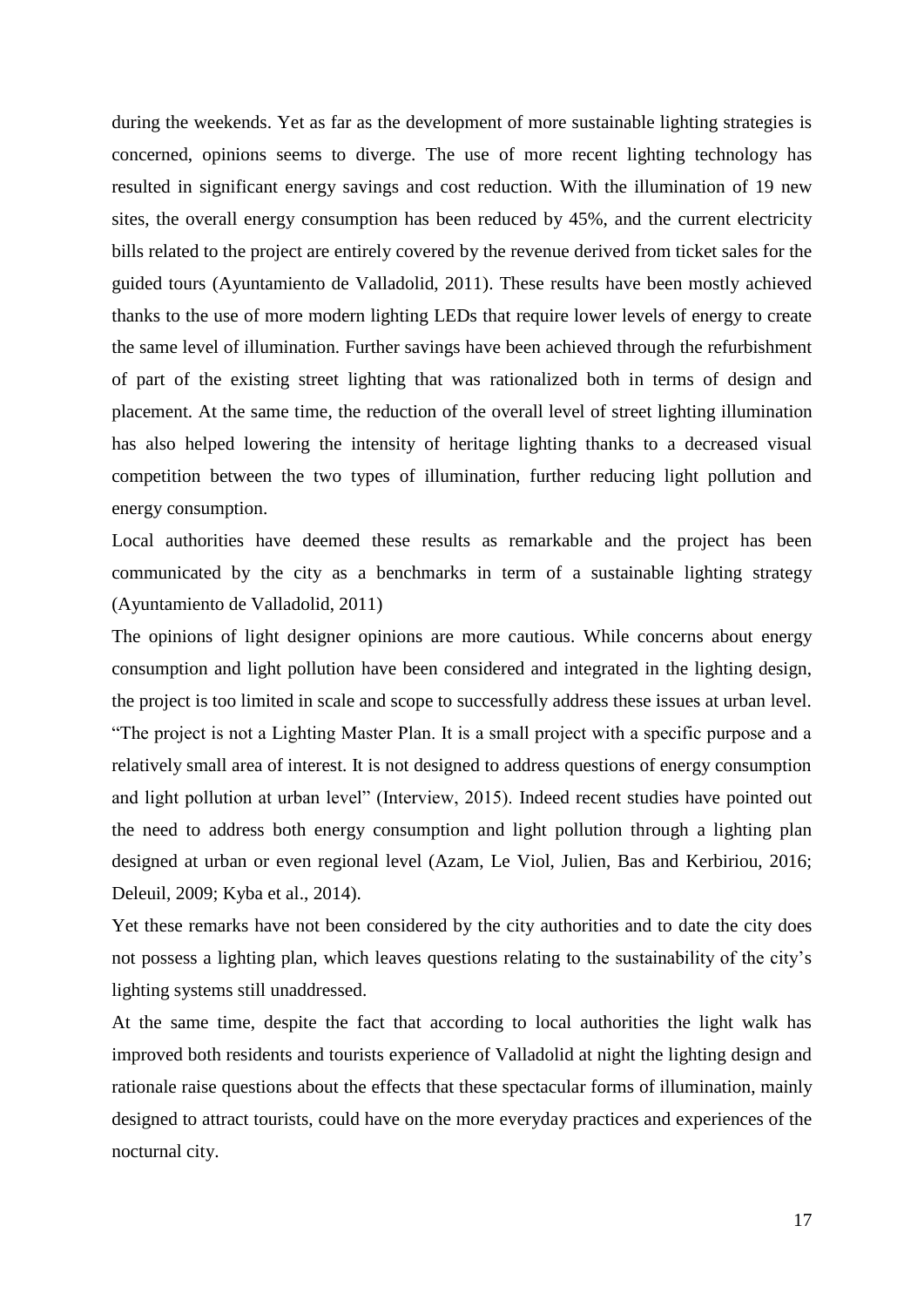The growing number of visits seems to confirm the capacity of artistic forms of illumination to work towards a greater sense of navigation for visitors at night and a greater appreciation of the thematic elements of the city and its elements - highlighted and facilitated via the spectacle of calculated illumination (Giordano and Ong, 2017). Yet, recent studies have highlighted, not only how illumination is experienced and consumed in multiple and contextual ways (Ebbensgaard, 2015; Giordano and Crozat, 2017) but also the negative consequences that promoting places through the lens of tourist gazing could potentially have on the urbanity of the city (Urry and Larsen, 2011). Despite the fact that the project claims to add value to spaces, enhancing and facilitating the experience of Valladolid at night for both tourists and residents, lighting operations appear to have been guided mainly by technical and aesthetic concerns, while the experiential dimensions of lights seem to have been less scrutinized and problematized. More generally the rationale of the project seems to associate an aesthetization of the visual appearance of material surfaces with an increased liveability and the creation of value for people.

Crucially this conceptualization of light is not a peculiarity of Valladolid's design. A series of studies on lighting projects have instead highlighted how this focus on the creation of surface aesthetics is a broader trend in light design (Hernandez, 2010; Mallet 2010, 2011). However, recent works on the sensory every-night experiences of the changed aesthetics of illuminated spaces have shown how the simple alteration of the aesthetic appearance of material surfaces does not necessarily improve the every-night experience of the urban spaces, but could instead have counterproductive effects (Ebbensgaard, 2015a). While, according to the stakeholders, the project has successfully improved the experience of Valladolid at night for both citizens and tourists, until now no study has been developed on the experience of Valladolid's lightscapes, leaving a lack of knowledge on what kind of urbanity and everynight experience the project produces.

#### **Figure 5. The Millennium Dome**

## **Conclusion**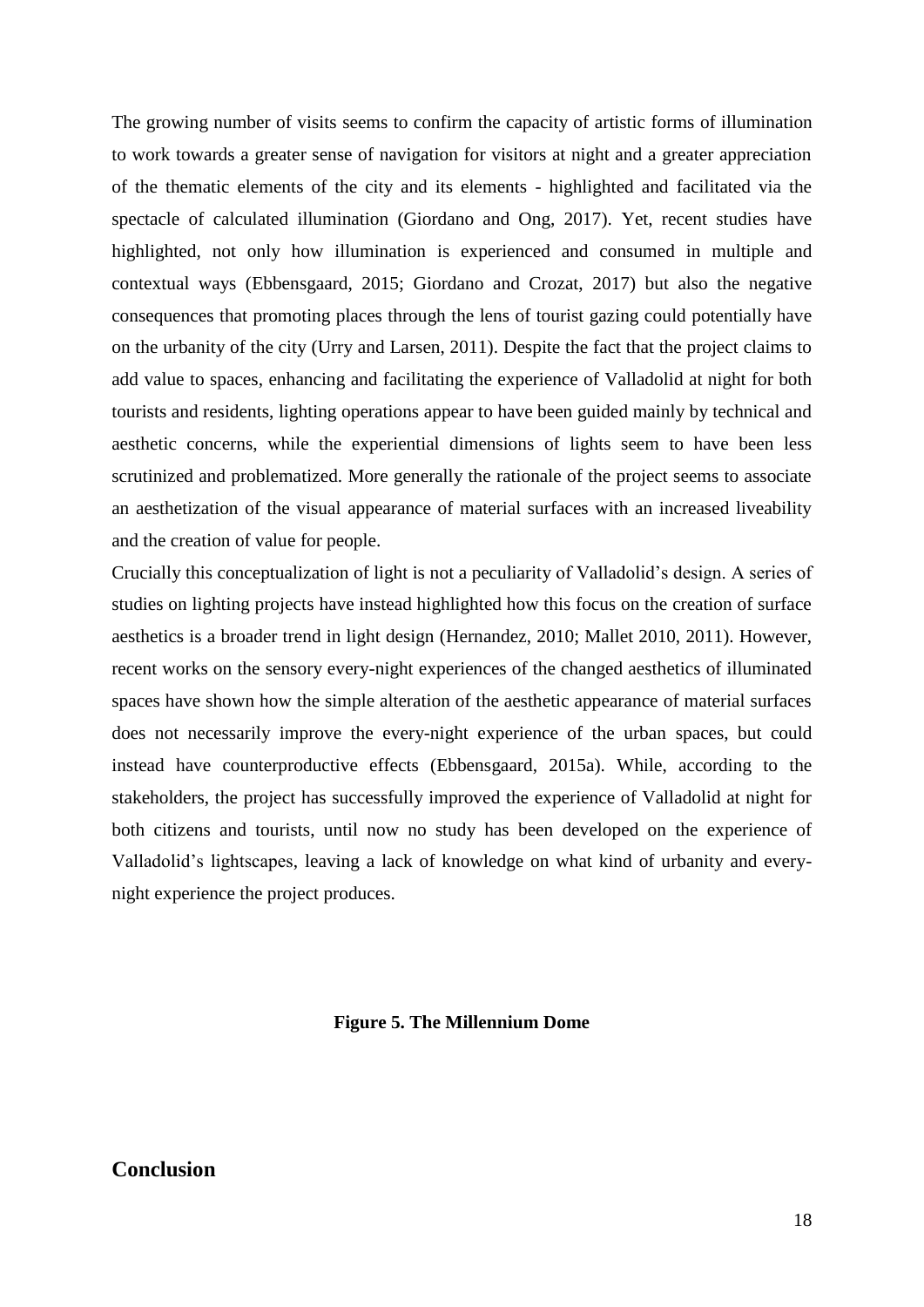Over the past few years the urban night has assumed a growing importance for the tourism and hospitality sector (Evans, 2012). In this context, the development of a vibrant nightlife has become a key element of tourism competitiveness. However, while this opportunity has been taken up by many national capital cities as well as some regional and provincial cultural capitals, most of the cities do not possess a critical mass of cultural assets able to attract international or national nightlife nor party-focused tourism. As such, a large number of medium and small-sized cities have tried to develop alternative strategies to encourage tourists to extend their stays. In this context, the development of spectacular forms of illumination has become a strategy chosen by a growing number of cities and a vital part of regeneration strategy and place promotion. They can provide a valid alternative to the traditional night-life of entertainment areas while contributing to extending the geographical and temporal distribution of tourism activities within the city.

At the same time, the use of illumination in cultural-led regeneration strategies is often accompanied by increasing concerns to develop sustainable lighting with more innovative design serving as a catalyst to create a new commitment towards the adoption of more innovative lighting technologies and design. As in the case of Valladolid, the project "Ruta de los Rios de Luz" has not only helped producing electricity savings and reducing light pollution, but has also served as the catalyst for a broader revision of Valladolid's lighting strategy. The results have convinced local authorities to further invest in the development of a more sustainable illumination. The city has joined an international association of local authorities and light designers called LUCI (Lighting Urban Community International) and signed the association's charter which advocates the promotion and development of a culture of sustainability in lighting. As a result, over the past three years, a number of actions have been carried out on everyday lighting across the city through the installation of new LED lighting and new smart lighting systems. Yet issues relating to the city's lighting system sustainability remain unaddressed. Having only focused on the development of Valladolid's nocturnal tourism the project is too limited in scale and scope to successfully address issues such as lighting pollution and energy consumption at urban level, highlighting the need to integrate these types of projects into the framework of a Lighting Master Plan for the whole city. Furthermore, while the project seems to have been successful from a strictly tourist perspective, questions remain about the effect that this alteration of the visual appearance of space might have on the urbanity of the nocturnal city. The case of Valladolid shows how both local authorities and light designers tend to conceptualize light as a scenic material that could be employed to unify the narrative of the urban space and to render the space more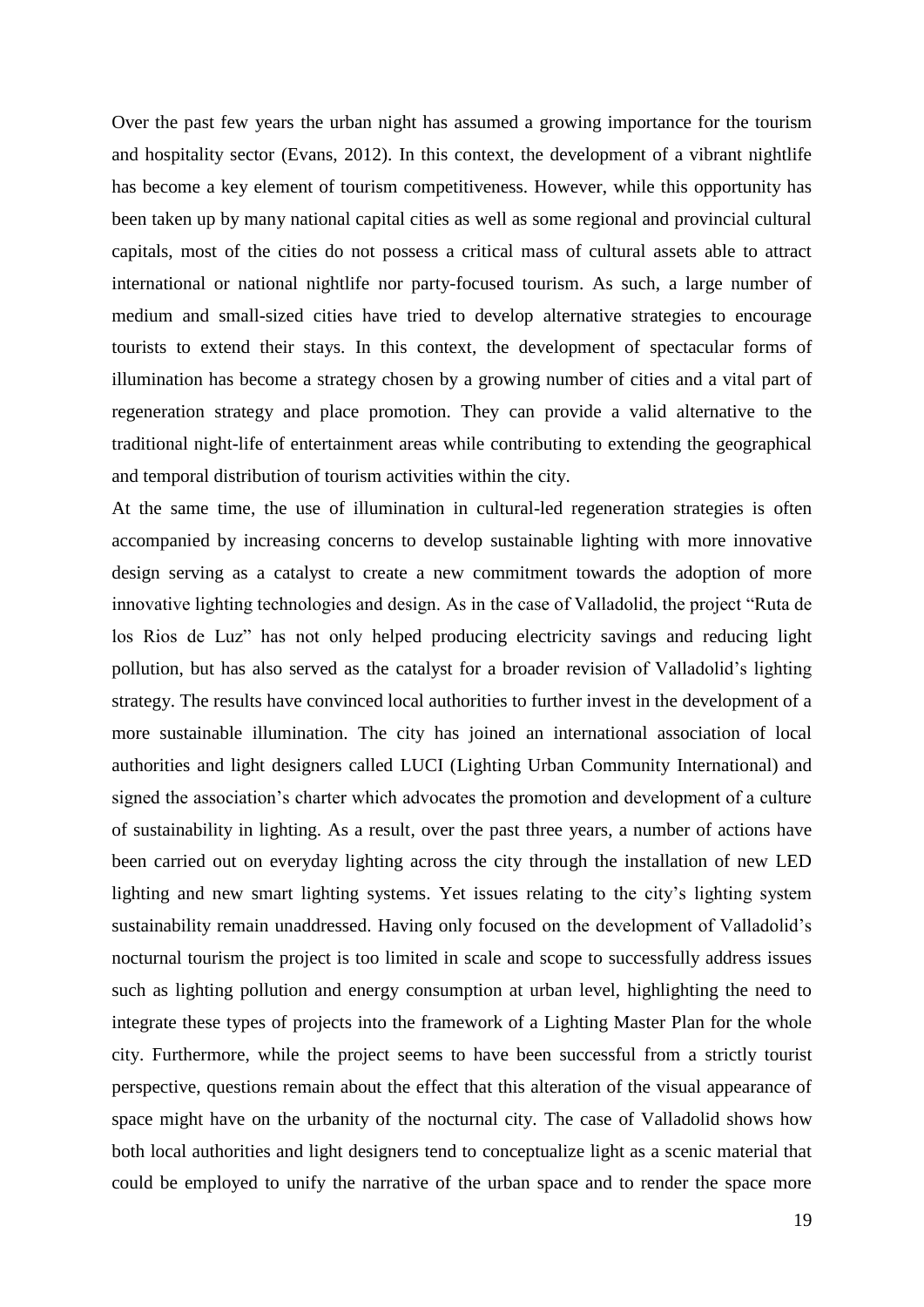conducive to visiting and navigation. This operation is neither neutral nor objective, however, but instead highly political. Through the careful orchestration of the lighting effects, the project attempts to produce a more seductive spatial arrangement that is designed to exercise ambient power in order to influence how the nocturnal city is experienced by visitors. At the same time, despite claims that it enhances the liveability of the city at night, light design is mainly conceived in terms of aesthetical surfaces while the experimental dimension of light has been sparingly integrated in design decisions. To date, no studies have investigated the experience of these aestheticized spaces, leaving a lack of knowledge on the kinds of experiences they produce. While spectacular forms of illumination seems to offer in terms of tourist development and environment sustainability, these is the need to integrate the aesthetic and technical aspects of light with a more critical examination of the performative effects that spectacular forms of illumination may have on the every-night experience of the city.

# **References**

- Agence de développement touristique de la France (ATOUT) (2012). Concevoir la lumière comme un levier de développement touristique. Paris. Editions ATOUT.
- Allen, J. (2006). Ambient Power: Berlin's Potsdamer Platz and the Seductive Logic of Public Spaces. *Urban Studies*, 43(2), 441–455.
- Alves, T. (2007). Art, Light and Landscape New Agendas for Urban Development. *European Planning Studies*, 15(9), 1247–60.
- Ayuntamiento de Valladolid. (2011). Valladolid. Rios de Luz.
- Azam, C., Le Viol, I., Julien, J.-F., Bas, Y., Kerbiriou, C. (2016). Disentangling the relative effect of light pollution, impervious surfaces and intensive agriculture on bat activity with a national-scale monitoring program. *Landscape Ecology*. DOI: 10.1007/s10980- 016-0417-3
- Beriatos, E., & Gospodini, A. (2004). "Glocalising" urban landscapes: Athens and the 2004 Olympics. *Cities,* 21, 187–202.
- Brons, J., Bullough, J., & Rea, M. (2008). Outdoor site-lighting performance: comprehensive and quantitative framework for assessing light pollution. *Lighting Research & Technology*, 40(3), 201‑224.
- Bulkeley, H., Broto, V.C., & Edwards G. (2012). Bringing climate change to the city: towards low carbon urbanism?. *Local Environment,* 17, 545–551.
- Calderón Calderón, B. & Pascual Ruiz-Valdepeñas, H. (2007). El lugar del patrimonio industrial en los procesos de transformación urbana: de la ruina a la explotación de las reliquias fabriles en Valladolid. *Ería*, 72, 55-73.
- Challéat, S. (2010). *« Sauver la nuit » : empreinte lumineuse, urbanisme et gouvernance des territoires*. PhD Thesis in Geography, University of Dijon.
- Deleuil, J.M. & Toussaint, J.-Y. (2000). De la sécurité à la publicité, l'art d'éclairer la ville. *Les Annales de la Recherche Urbaine*, 87, 52-58.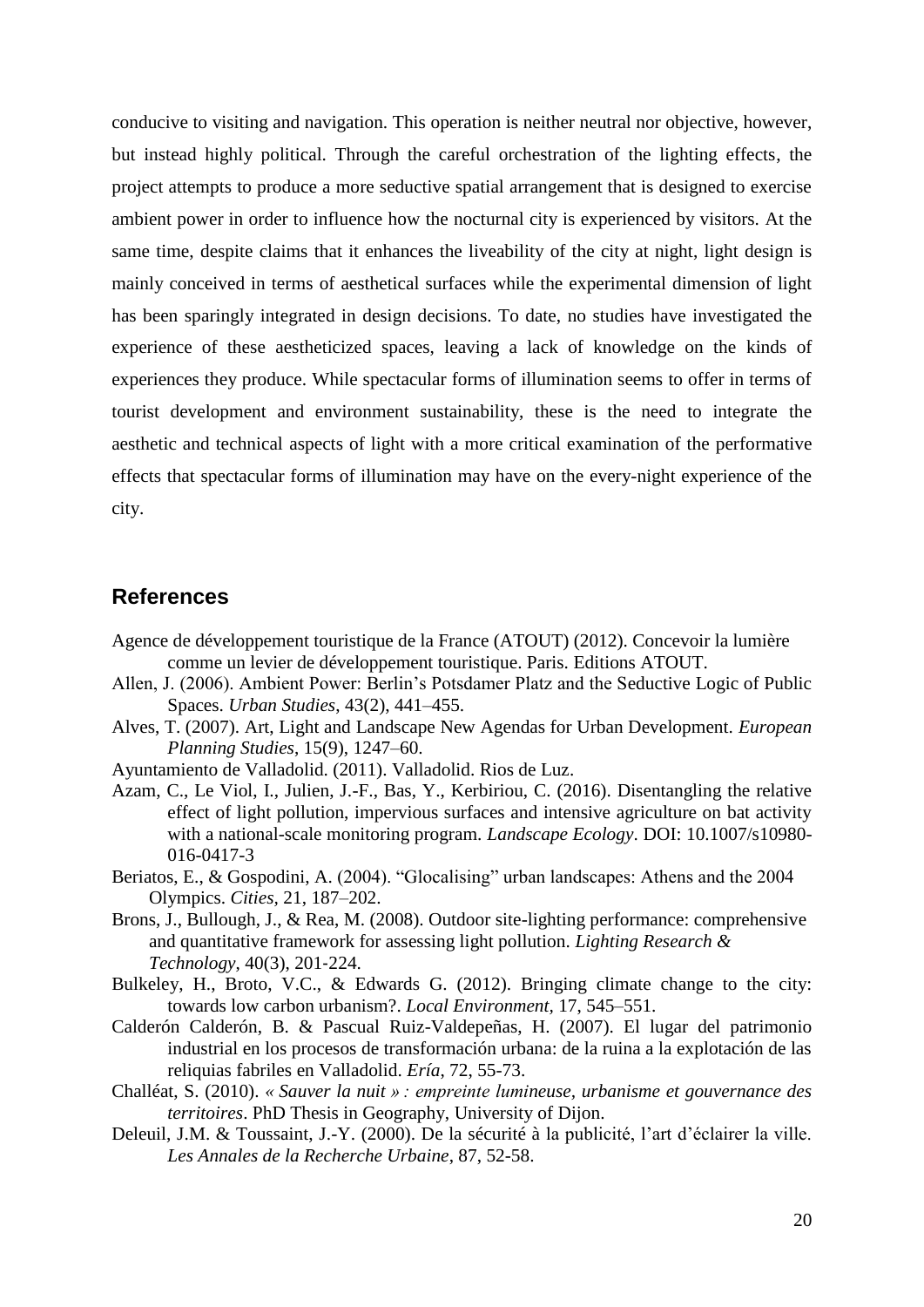- Deleuil, J.-M. (2009). *Eclairer la ville autrement. Innovations et expérimentations en éclairage public*. Lyon: Presses Polytechnique et Universitaires Romandes
- Dicks, B. (2003). *Culture on Display: the Production of Contemporary Visitability.* London: Open University Press.
- Ebbensgaard, C.L. (2015a). Illuminights A Sensory Study of Illuminated Urban Environments in Copenhagen. *Space and Culture*, 18, 112–131.
- Ebbensgaard, C. L. (2015b). Urban lighting, light pollution and society. *European Planning Studies,* 23, 1437–1440.
- Edensor, T. (2001). Performing tourism, staging tourism (Re)producing tourist space and practice. *Tourist Studies*, 1, 59–81.
- Edensor, T. (2012) Illuminated atmospheres: anticipating and reproducing the flow of affective experience in Blackpool. *Environment and Planning D: Society and Space,* 30(6), 1103-1122.
- Edensor, T. (2015a). The Gloomy City: Rethinking the Relationship between Light and Dark. *Urban Studies*, 52(3), 422-438.
- Edensor, T. (2015b). Light Design and Atmosphere, *Visual Communication*, 14(3), 331–350.
- Edensor, T. & Lorimer, H. (2015). "Landscapism" at the Speed of Light: darkness and illumination in motion. *Geografiska Annaler: Series B, Human Geography*, 97 (1), 1– 16.
- Edensor, T., & Millington, S. (2012). Blackpool Illuminations: Revaluing local cultural production, situated creativity and working-class values. International Journal of Cultural Policy, 19, 145-161.
- Evans, G. (2012). Hold back the night: Nuit Blanche and all-night events in capital cities. *Current Issues in Tourism*, 15(1–2), 35–49.
- Fiori, S. (2000). Réinvestir l'espace nocturne : les concepteurs lumière. *Les Annales de la Recherche Urbaine*, 87, 73-80.
- Fouquet, R. (2006). Seven centuries of energy services: the price and use of light in the United Kingdom (1300-2000). *The Energy Journal*, 27, 139–177.
- Freitag, T. (1994). Enclave Tourist Development: For Whom the Benefits Roll?. *Annals of Tourism Research*, 21, 538–54.
- Giordano, E. & Ong, C. E. (2017). Light festivals, policy mobilities and urban tourism. *Tourism Geographies*, doi.org/10.1080/14616688.2017.1300936
- Giordano, E. & Crozat, D. (2017). Expérience visuelle et performance de la mise en lumière du patrimoine : Aller au-delà de la séduction. *Annales de Géographie*,714 (2), 195-215.
- Gospodini, A. (2001). Urban Design, Urban Space Morphology, Urban Tourism: An Emerging New Paradigm Concerning Their Relationship. *European Planning Studies,* 9(7), 925–34.
- Gospodini, A. (2002). European Cities in Competition and the New "Uses" of Urban Design. *Journal of Urban Design,* 7, 59–73.
- Gospodini, A. (2004). Urban morphology and place identity in European cities: built heritage and innovative design. *Journal of Urban Design,* 9, 225–248.
- Gottdiener, M. (1997). *The Theming of America*. Oxford:Westview Press.
- Gravari-Barbas, M. (1998). Belle, propre, festive et sécurisante : l'esthétique de la ville touristique. *Norois*, 178, 175-193.
- Guo, Q., Lin, M., Meng, J., & Zhao, J. (2011). The Development of Urban Night Tourism based on the Nightscape Lighting Projects – A Case Study of Guangzhou. *Energy Procedia*, 5, 477–481.
- Hernandez Gonzalez, E. (2010). Comment l'illumination nocturne est devenue une politique urbaine : la circulation de modèles d'aménagement de Lyon (France) à Puebla, Morelia et San Luis Potosì (Mexique). PhD thesis. Université Paris-Est.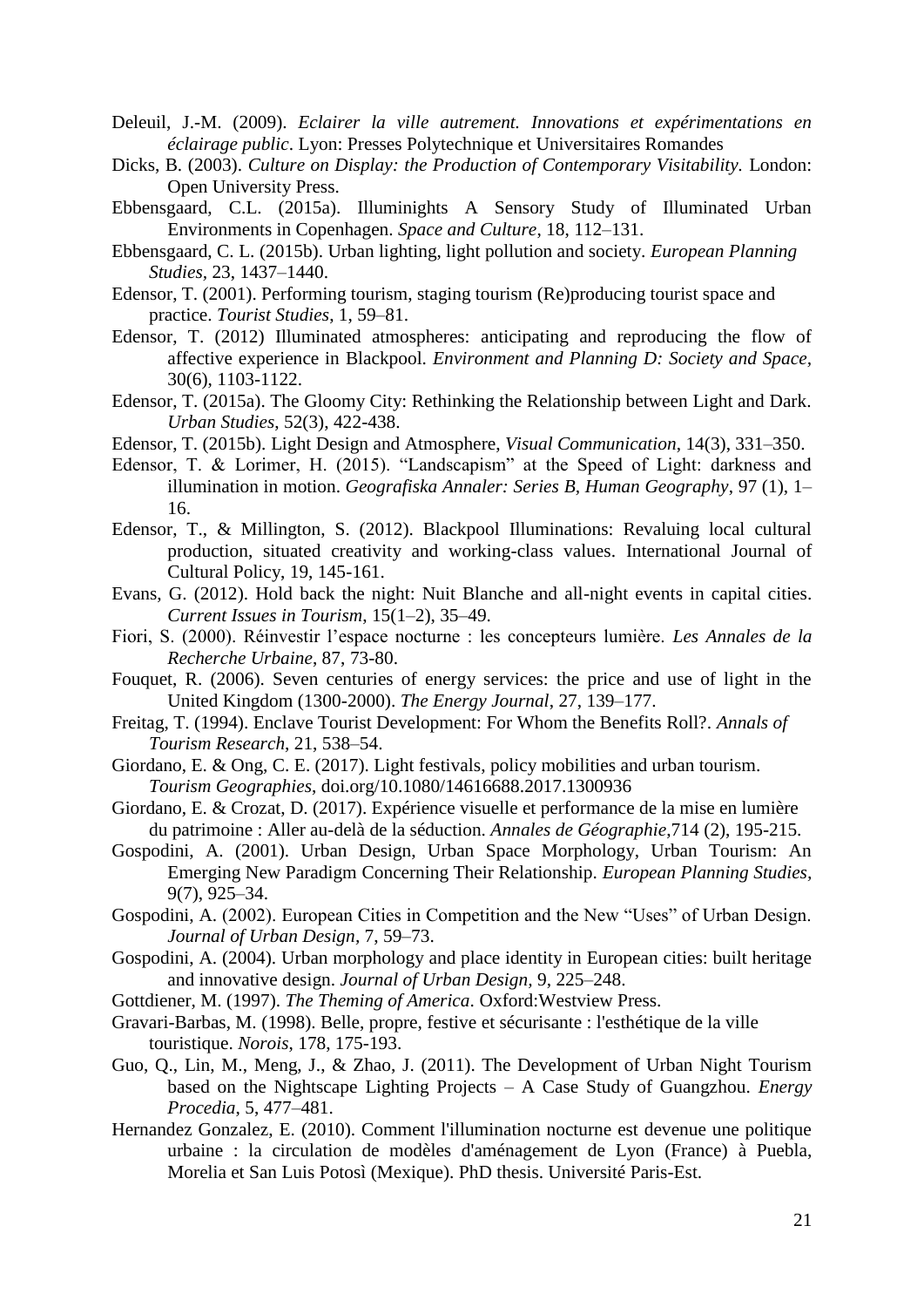- Jönsson, E. (2011). Economy of Fascination: Dubai and Las Vegas as Themed Urban Landscapes. *European Planning Studies*, 19, 551–553.
- Julier G. (2005). Urban Designscapes and the Production of Aesthetic Consent, *Urban Studies*, 42 (5/6), 869–887.
- Köhler, D. (2015). The Lighting Master Plan as an Instrument for Municipalities?. In J. Meier, U. Hasenöhrl, K. Krause & M. Pottharst (Eds.), *Urban Lighting, Light Pollution and Society* (pp. 141-158). New York: Routledge.
- Kyba, M., Hänel, A., & Hölker, F. (2014). Redefining efficiency for outdoor lighting. *Energy & Environmental Science*, 7, 1806–1809.
- Longcore, T. & Rich, C. (2004). Ecological Light Pollution. *Frontiers in Ecology and the Environment*, 2(4),191–98.
- LUCI (2015). Lighting Heritage Sites. *Cities and Lighting*, 2, 14-27
- Lukas, S. A. (2007). *The Themed Space: Locating Culture, Nation and Self.* New York: Lexington Books.
- Madanipour, A. (2006). Roles and Challenges of Urban Design. *Journal of Urban Design,* 11, 173–193.
- Mallet, S. (2010). Exposer Les Espace Référents D'une Politique Urbaine : Le Cas de Mises en Lumière à Bordeaux. *Lieux Communs*, 13, 37-53.
- Mallet, S. (2011). Paysage Lumière et environnement urbain nocturne, *Espaces et sociétés*, 145, 35-52.
- Manero Miguel, F. (2011). En defensa de la identidad difuminada: estrategias de creatividad y promoción turística en ciudades medias. El caso de Castilla y León. *Investigaciones Geográficas*, 56, 31-47.
- McNeill, D. (2000) McGuggenisation? National identity and globalisation in the Basque Country. *Political Geography,* 19, 473–494.
- Meier, J., Hasenöhrl, U., Krause, K. & Pottharst, M. (Eds.) (2015), *Urban Lighting, Light Pollution and Society*. New York: Routledge.
- Meier, J., Pottharst, M., Krause K., & Hasenöhrl, U. (2015). The new visibility of lighting. In J. Meier, U. Hasenöhrl, K. Krause & M. Pottharst(Eds.), *Urban Lighting, Light Pollution and Society* (pp. 1-5). New York: Routledge
- Morris, N. (2011). Night walking: darkness and sensory perception in a night-time landscape installation. *Cultural Geographies*, 18(3), 315–342.
- Narboni, R. (2004). *Lighting the Landscape*. Basel, Boston: Birkhäuser Architecture
- Narboni, R. (2012). *Les éclairages des villes : vers un urbanisme nocturne*. Paris : Collection Archigraphy. Gollion
- Ockman, J. (2004) New politics of the spectacle: 'Bilbao' and the global imagination. In D. Lasansky and B. McClaren (Eds.), *Architecture and Tourism: Perception, Performance and Place* (pp. 227-240). Oxford: Berg.
- Pastor Coello, M. (2014). Del deterioro del patrimonio a su puesta en valor e inclusión en la planificación turística: El caso de Valladolid. *Cuadernos de Turismo*, 34, 213-232
- Peck, J. (2012). Austerity urbanism. *City,* 16, 626–655.
- Plaza, B. (2000). Guggenheim museum's effectiveness to attract tourism. *Annals of Tourism Research*, 27, 1055-1058
- Plaza B., Tironi, M. and Haarich S. (2009) Bilbao's art scene and the 'Guggenheim effect' revisited. *European Planning Studies*, 17(11): 1711–1729.
- Plaza, B., & Haarich, S.N. (2015). The Guggenheim Museum Bilbao: Between Regional Embeddedness and Global Networking. *European Planning Studies,* 23, 1456–1475.
- Rodrigues, A.L.O., Rodrigues, A., & Peroff, D.M. (2015). The Sky and Sustainable Tourism Development: A Case Study of a Dark Sky Reserve Implementation in Alqueva. *International Journal of Tourism Research*, 17, 292–302.